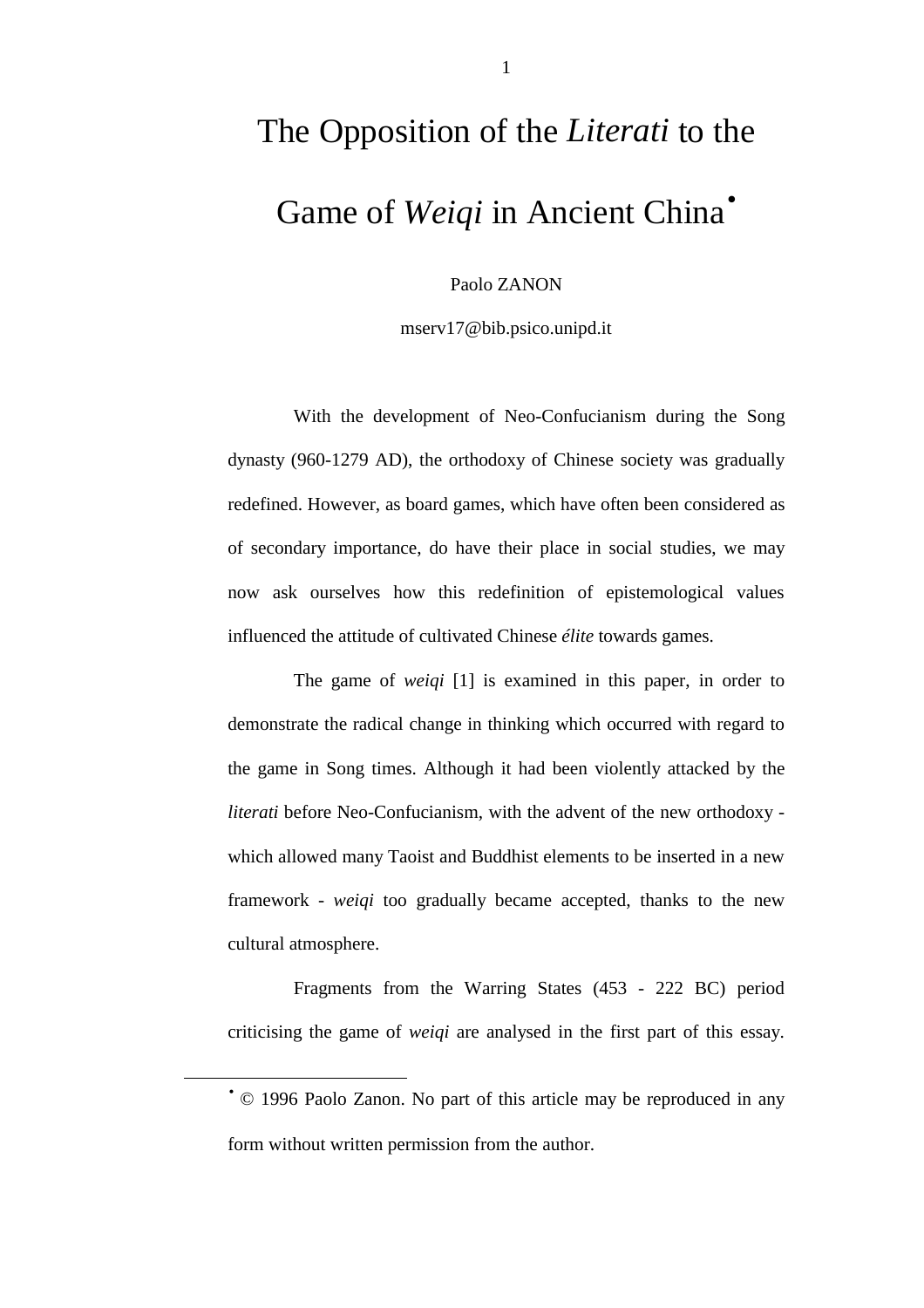Then two texts devoted to criticism of *weiqi* are considered and translated. One of these was written by Wei Yao [2] (*fl.*: 252 AD) in the Three Kingdoms (220 - 265 AD) period, the other by Pi Rixiu [3] (834?-883? AD) in Tang times (618 - 906 AD). In the second part of this essay, excerpts from *Qijing Shisanpian* [4] (The Classic of *Weiqi* in Thirteen Chapters) (*circa* 1050 AD) are translated in order to show how former criticisms based on the "amorality" of *weiqi* were overcome.

**1**

The game of *weiqi* is *par excellence* the game of Chinese *literati*. The first European to report it was the Macerata-born Jesuit Matteo Ricci (1552 - 1610 AD), who wrote:

> "The deepest of all the [Chinese] games is one with more than two hundred pieces, white and black for each side, on a board with more than three hundred squares [...]. The mandarins have become so absorbed in this game that some of them occupy most of the day playing it, each match lasting more than one hour. And those who are good at this game, even if they have no other ability, are appreciated by everybody and invited everywhere, and some are chosen as masters to teach this game". $1$

It therefore seems quite strange to us nowadays that there was a time when *weiqi* was considered disreputable by the cultivated Chinese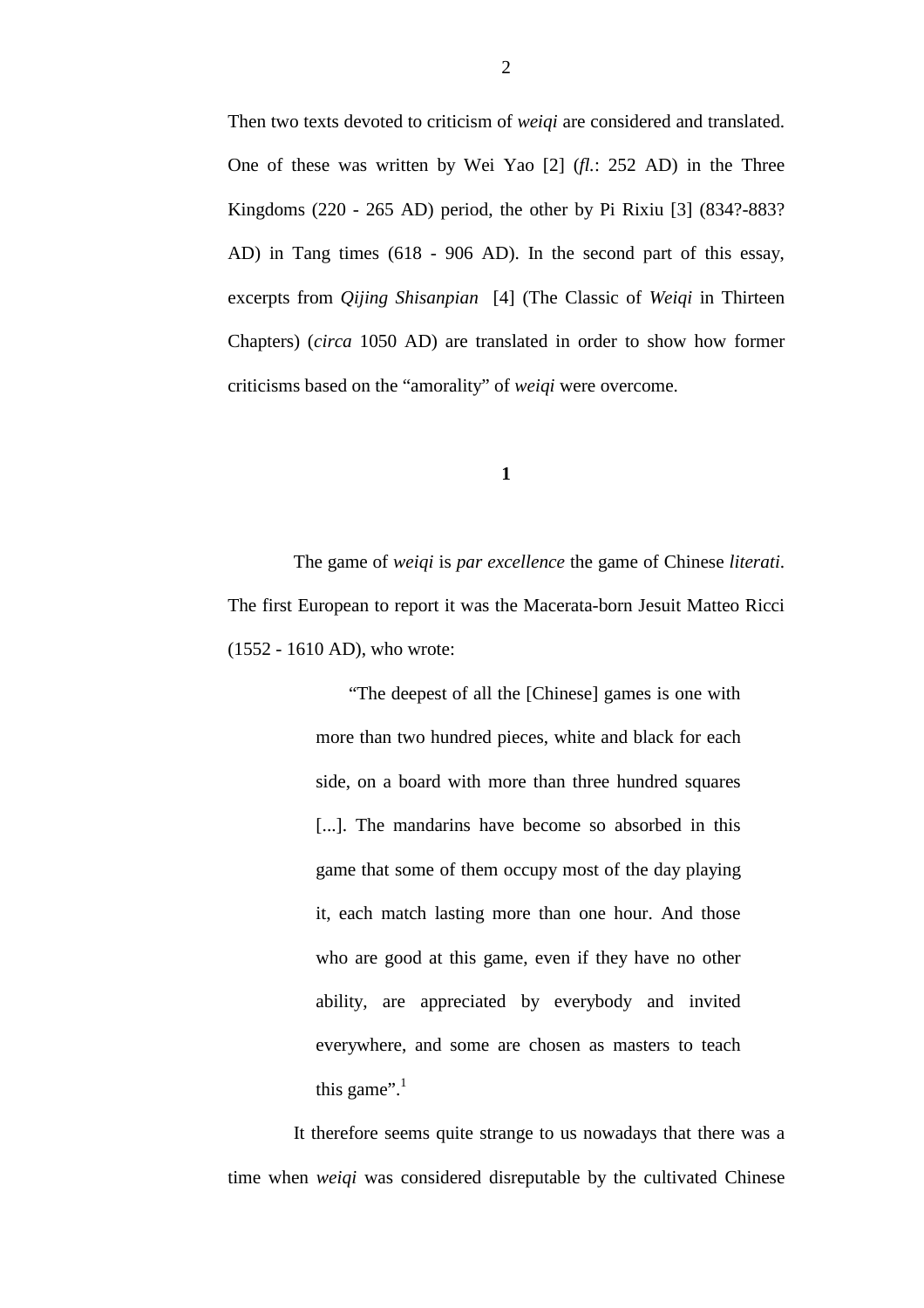*élite*. The essays that criticise this game and its players and the reasons their authors give will be analysed here. Then we will see how, in the Song (960 - 1279 AD) dynasty, in a Neo-Confucian environment, these motivations were overcome, with the full rehabilitation of *weiqi*.

A negative attitude may be noted already from the first quotations about *weiqi* in Chinese literature. Confucius himself considered it just one step above total passiveness:

> "The Master said: 'To stuff oneself with food all day without worrying about anything, is difficult indeed! But what about *weiqi* players then? It is better to be one of them than to do nothing!". $^{2}$

Mencius (*circa* 372 - 289 BC) later recognised that the game required concentration and attention, but he relegated *weiqi* to the "small arts".<sup>3</sup> He explained his adversion to this game in a passage in his *Mengzi* [11]:

> "The second [of behaviours devoid of filial virtues] consists of indulging in alcoholic drinks and in playing *weiqi*, and therefore omitting to care for one's parents".<sup>4</sup>

For Mencius, the amorality of *weiqi* was therefore linked with wasting time and undermining the family structure of society, the most important concern from a Confucian point of view.

*Weiqi* was also criticised by the Mohists from a significantly different stance. A passage concerning the game occurs in a late chapter of *Mozi* [13]: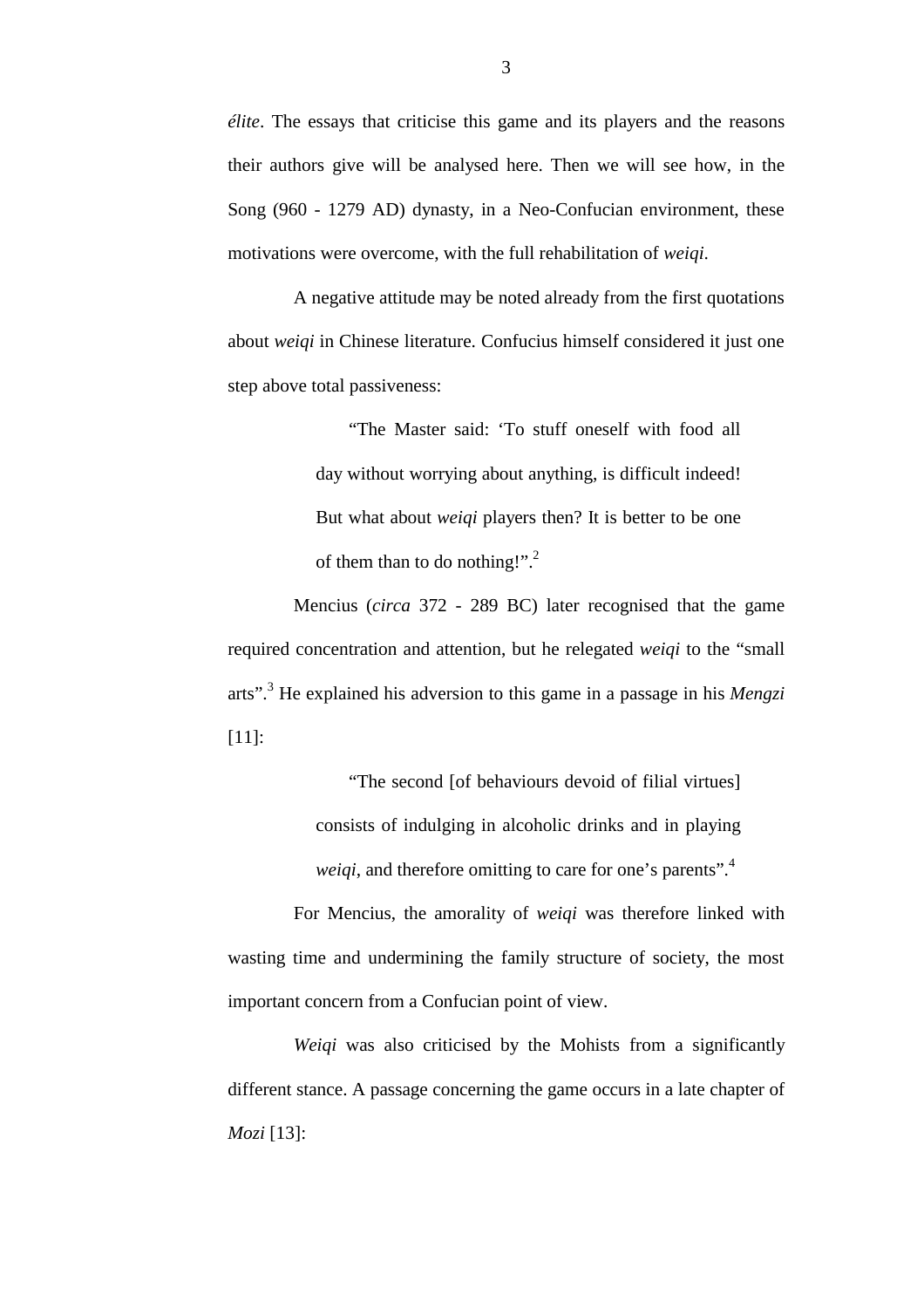"Nobody must dare to sound musical instruments or play *weiqi* in the army: otherwise he will be punished with arrows.".<sup>5</sup>

 The prohibition against musical instruments can be clearly understood because of the notorious opposition of the Mohists to music, while the cause of the prohibition against *weiqi* was rather obscure. More light can be thrown on the matter thanks to an admonishment contained in *Guanzi* [19] (IV-II century BC):

> "[...] in the third month of autumn, on the day *gengxin* [20], there are five prohibitions. The first is not to play *weiqi*: it is prohibited".6

Now, the calendrical characters *gengxin* are Celestial Stems connected with the metal phase, like the "western" season of autumn, considered in the light of the *wuxing* [23] theory. The third month of this season is the peak of this process and therefore the culmination of the metal phase. The explanation is that *weiqi* must have been related to metal too, so that playing it at a moment when this phase was already prevalent was counterproductive. But, if *weiqi* is linked with metal, it must also be connected with war and in general with fighting. So the result of this analysis, if applied to the statement in *Mozi*, indicates "in the army", in a combat phase, that if another fighting factor - *weiqi* - is added, the natural tendency towards *equilibrium* sought by Chinese thinking would be negated. The same reasoning can be found in Han () times when, in case of heavy rains (*Yin*) [24], woman (*Yin*) were forbidden to go to the market,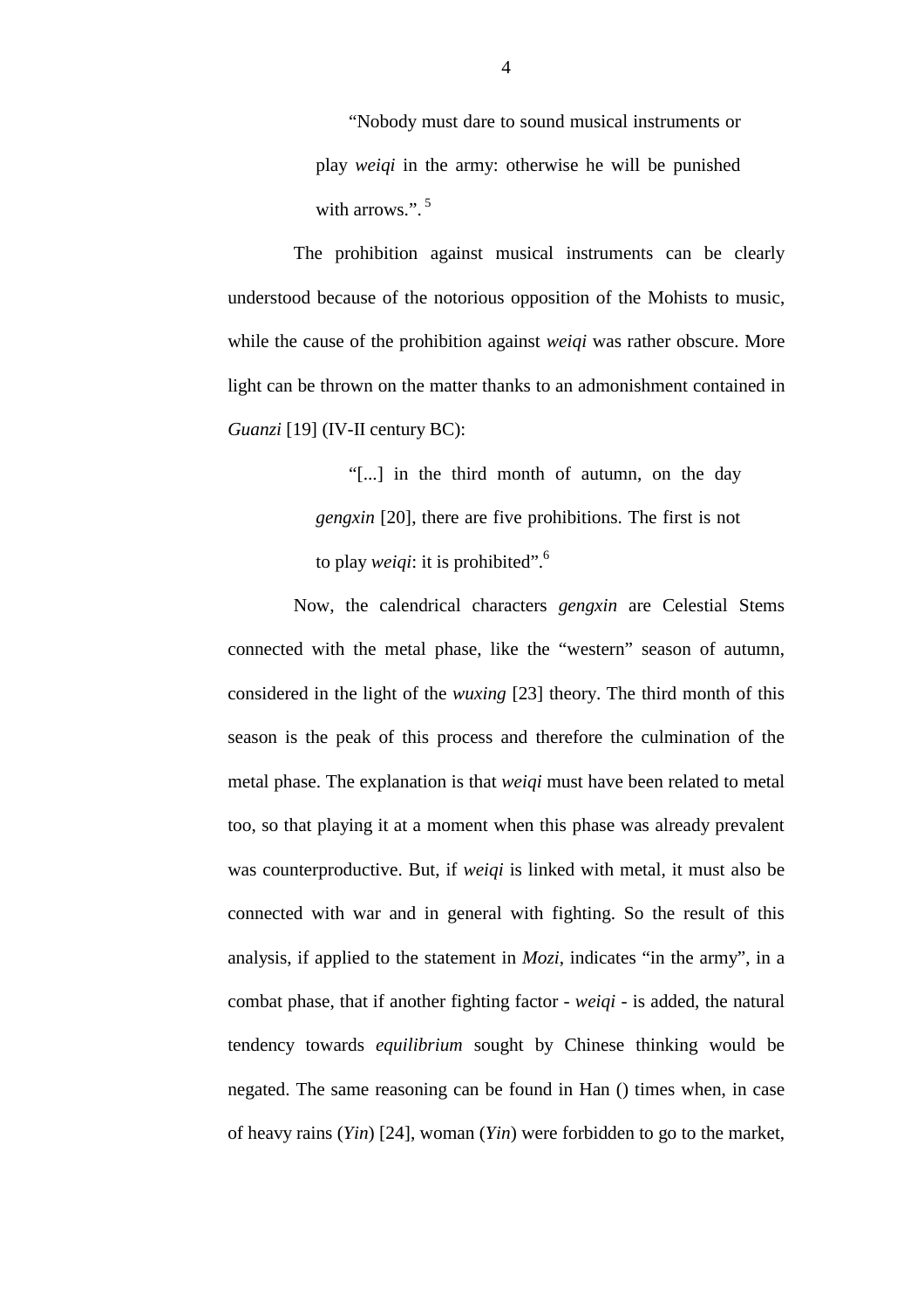the northern gates (*Yin*) of towns were closed and southern ones (*Yang*) [25] left open, and officials had to wear red (Fire) clothing.<sup>7</sup>

Another criticism of *weiqi* may be found in *Fayan* [26] (Exemplary Sayings) (*circa* 5 AD) by Yang Xiong [27], in which the author contests the acritical acceptance of spontaneity of Taoism:

> "Some believe that criminal law corresponds to *Dao* [28] because it too is spontaneous. But I say that criminal law, like *weiqi*, like fencing and magic practices which confuse the eye, although they are all spontaneous (*ziran*) [29], still have a true *Dao* only generally speaking, but in their particulars they have a perverse *Dao*".8

Here, the presence of terms like "criminal law" clearly indicates that the object of criticism is also Legalism. This is therefore the first passage which openly associates *weiqi* with Legalist theories.

The silence of Taoist texts on *weiqi* leaves open the possibility that the game may be connected with this philosophical school. The real way of playing *weiqi* recalls *Yin-Yang* theories very closely, so that Confucius's criticism in reality may be due to the fact that this classification system was alien to him. Later, when *Yin-Yang* theories were absorbed by Taoism, Mencius's opposition to the game and his denouncing of its "amorality" became more articulated and was modelled on his condemnation of the Taoist free attitude towards society's obligations. So, whereas for Confucius and Mencius the object of debate was the *Yin-Yang* classification system, for Yang Xiong there was a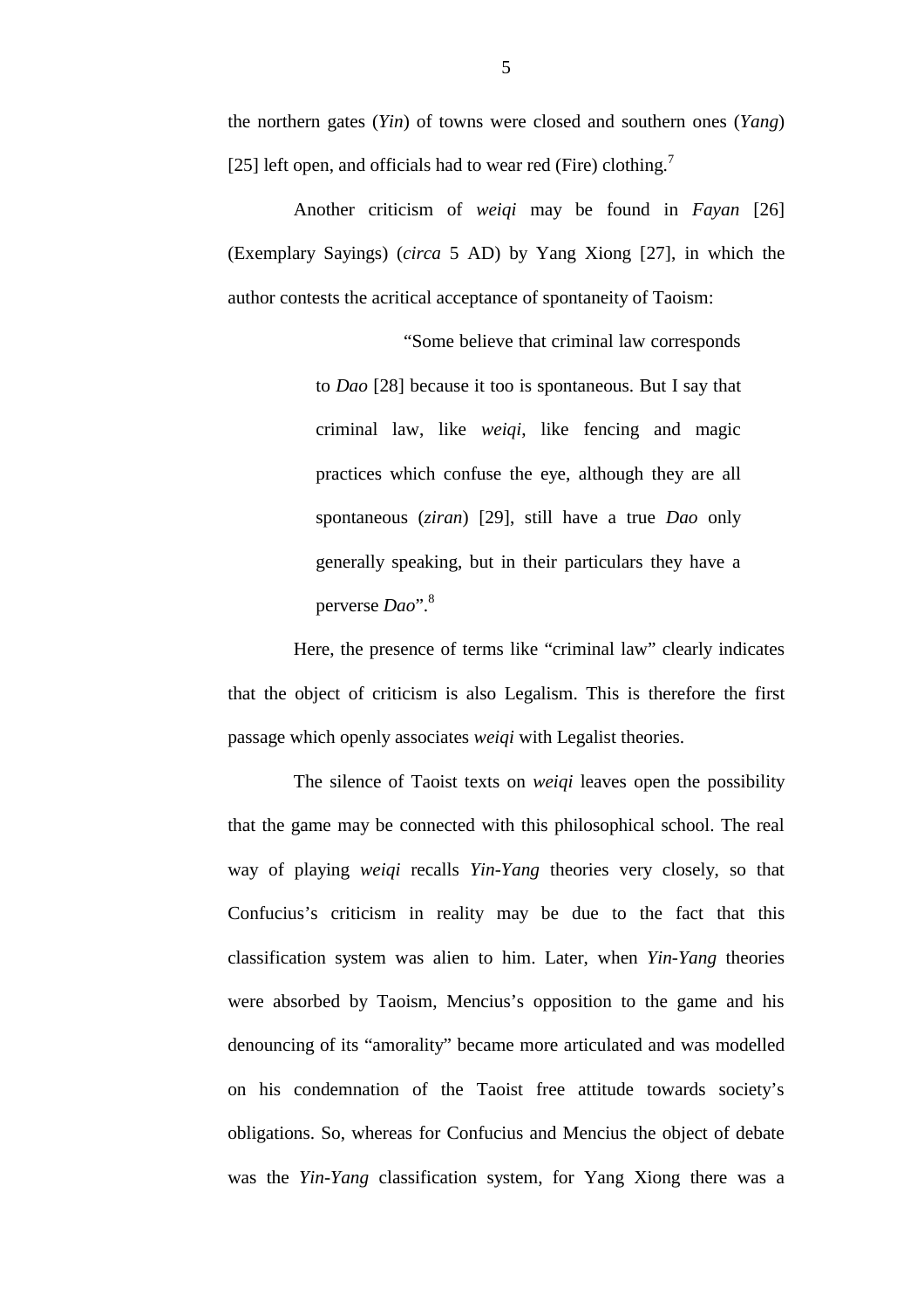different element: the negativity of *weiqi* was similar to that of Legalist government systems, *i.e.*, the criminal law. In *Mozi* and *Guanzi*, the game was associated with war, and thus with Legalism and "Horizontal and Vertical" theories, supporting war as a solution to the political anarchy of the Warring States. Therefore, the latter two authors had a significantly different approach to the condemnation of *weiqi*.

A third reason for criticism may have been due to the early relations between *weiqi* and divination. This point of view is perhaps subtended to all pre-Han writers who mention *weiqi* in their texts; in *Fayan*, it may be seen in the association of the game with "magic practices".

Only after the fall of the Han dynasty did an essay appear totally devoted to criticism of *weiqi* and its players. The author was a strictly orthodox Confucian: Wei Yao [31] (*fl.*: 252 AD). He died in jail because he refused to write in an official history that the father of the founder of the Wu dynasty was himself an emperor.<sup>9</sup> This biographical note helps us to understand better Wei Yao's intransigent point of view, expressed in his *Boyi Lun* [35] (Speech on *weiqi*). Given the importance of this text, its full translation is given below:

> "It has been said of the *literati* that, ashamed of present times and failing their examinations for a place in the imperial administration, they are afraid of reaching the end of their days without being remembered by posterity. Therefore: 'Study as if you could not reach your goal, and even as if you feared losing it".<sup>10</sup>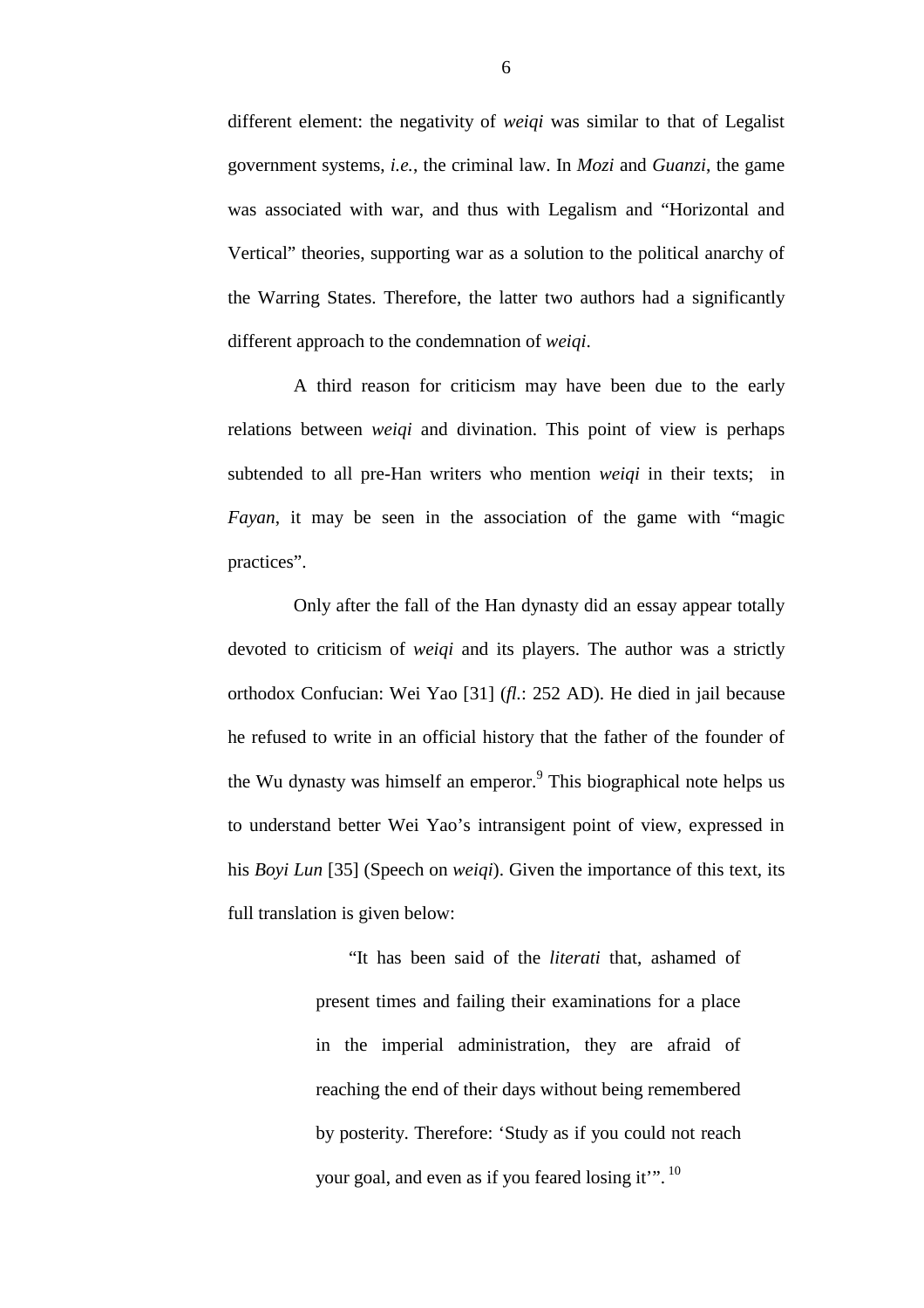If these straits have been reached, it is because nowadays the *literati* are very different from those of the past. The latter feared not to obtain fame with the passing of years, so, conscientiously and with determination, they studied from the first ray of light at dawn, when they awoke, until nightfall, when they lay down to sleep. With no free time or moments of rest, they submitted themselves to this for months and years, accumulating knowledge with daily labours. The examples of Ning Yue's [37] commitment and Dong Sheng's  $\left[38\right]^{11}$  sincerity incited them to plunge into virtue's abyss and to live in the citadel of arts and of the *Dao*. Even with Xi Bo's [40] sanctity and Ji Gong's  $[41]^{12}$  ability, constant daily toil is necessary. This attitude allowed the Zhou dynasty (XI century - 255 BC) to be exalted and made it famous for a hundred million years.

So how could ministers and common people stop studying?!

If we recall ancient as well as more modern *literati* who - in the course of history - became renowned, we will find that all of them accumulated remarkable and extraordinary experiences of study. Spending most of the time absorbed in books, they exhausted their spirits and tired their bodies. Even when they did not obtain a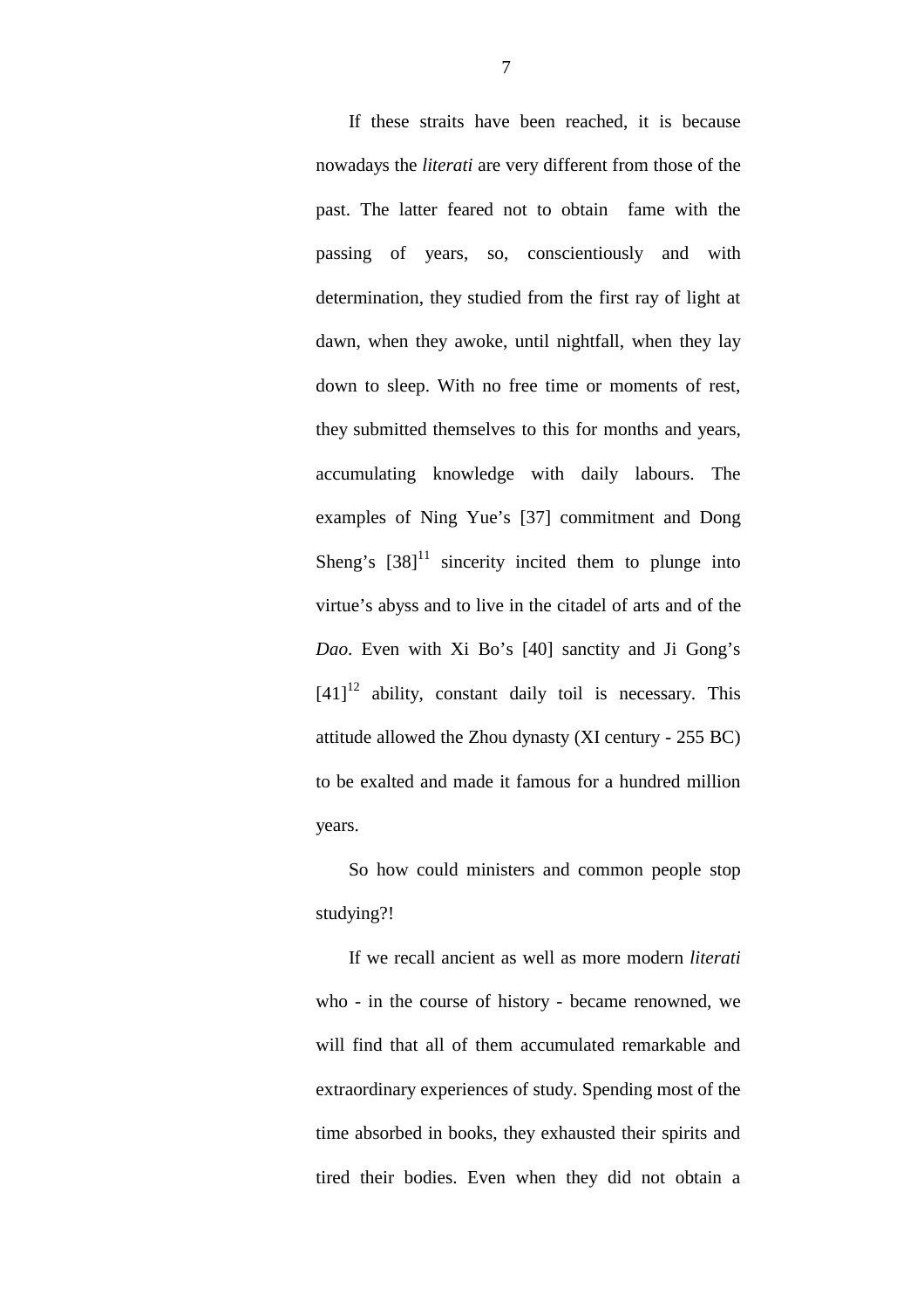public office they did not desert their duty and, even in poverty and tribulation, their determination did not waver. Such was Bu Shi's [42] iron will when he planted fields and grazed flocks; such was Huang Ba  $[43]^{13}$  when he received the *Dao* in jail. At the end they both reached the renown that made their names imperishable.

With this goal in mind, Shan Fu [45] was engaged from dawn to sunset and Wu Han [46] did not leave the common gate.14 How could they have travelled for pleasure or have abandoned their responsibilities?

Instead, the members of the present generation do not pay attention to the Five Classics and the art of government, but amuse themselves playing *weiqi*. They are negligent of their tasks, desert their professions, forget to eat and drink, spend the whole day until daylight fails playing, and then go on by the light of oillamps.

Fighting on game-boards, when it is still unclear who is stronger and who will be defeated, players concentrate all their attention and are completely enraptured by the game. Their spirits are exhausted and their bodies are fatigued, social relations are neglected, the duties of hospitality are omitted, so that the host no longer welcomes his guests. Even when there is the meat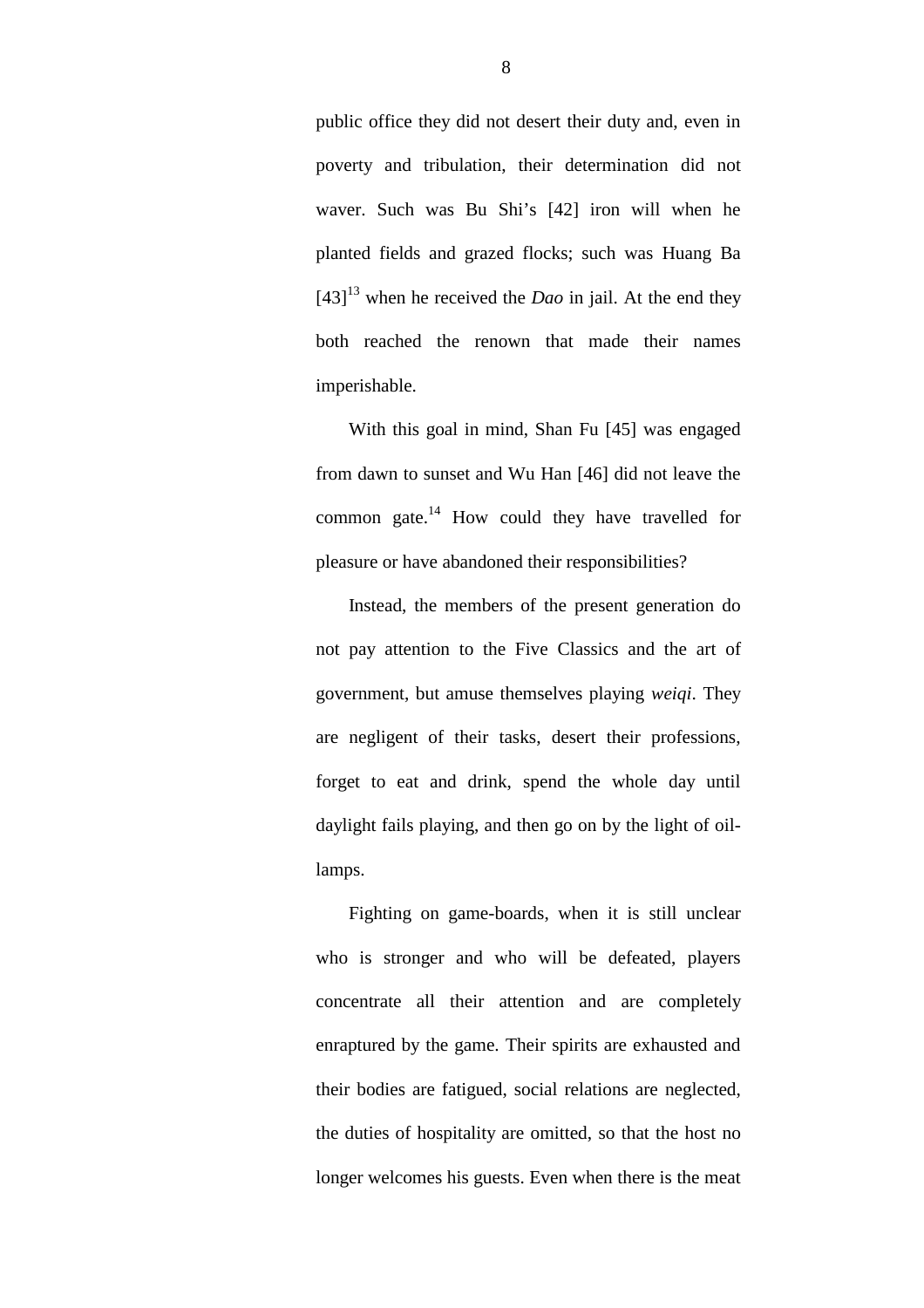of the sacrificial ox, and even Shao [49] and Xia [50] music, it seems that nobody has time to care about them.

Limits are so exceeded that some even bet their clothes and personal objects. Following the evolution of the game, hand after hand, tempers change, honesty and correctness are abandoned and expressions became not only choleric but even violent.

In such circumstances, the object of players' desires never transcends the game-board and their attention never goes beyond its squares. But if the adversary is beaten there is no official place assigned to the winner, "territories" are "conquered", but in reality no plot of land is gained, ability in this game is not included among the Six Arts, $^{15}$  and playing it is not comparable to administering state affairs. Even those who exercise their bodies to reach longevity never dare to consider their activity among the Arts!

Furthermore, the imperial examiners chosen to select candidates for places in the state administration do not accept *weiqi* as a discriminating choice.

If we search for the principles of *weiqi* in armies drawn up in fighting order, we do not find them in the rules of Sunzi [52] or Wu Qi [53]. Looking for those principles in the Arts or in *Dao* is not in the tradition of Confucius's school. Adopting inconstancy and fraud as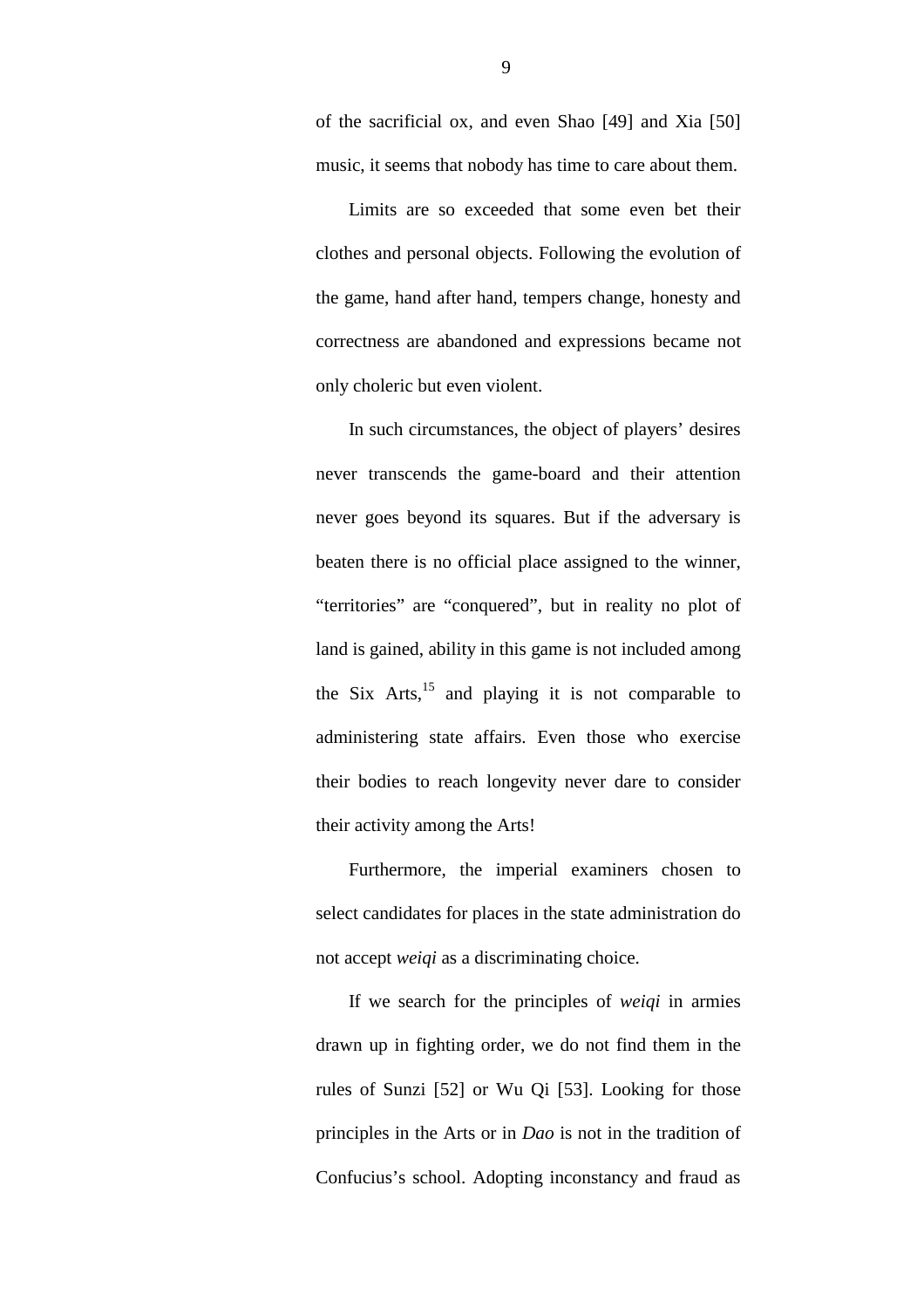methods of play is a demonstration of the use of incorrect and disloyal principles, employing technical terms like "invasion", *jie* [54], and "killing", *sha* [55], means being devoid of Humanity, *ren* [56]. Lastly, spending the day deserting one's occupations brings no advantages, and so we may wonder if there is any difference between placing pieces on a game-board and simply throwing stones.

In the house of a cultivated man, if he is still outside the public administration he must exercise himself so as to enhance longevity; if he does have a place in the administration he must act so as to serve with loyalty, postponing private business until dinner time, but, even so, wherever is the advantage of playing *weiqi*?

Conforming oneself to the above, filial conduct and the respect due to friends will be correct and pure, and well-deserved fame will be manifested.

The glorious Wu [57] dynasty (220 - 265 AD) has now received from Heaven the mandate to rule; but, because inside the Four Seas peace is still not achieved, the dynasty is constantly engaged in the duty of selecting military officers brave enough to impose order and ready to bear responsibilities like bears and tigers, and choosing *literati* like dragons and phoenixes to undertake official duties. Thus, the one hundred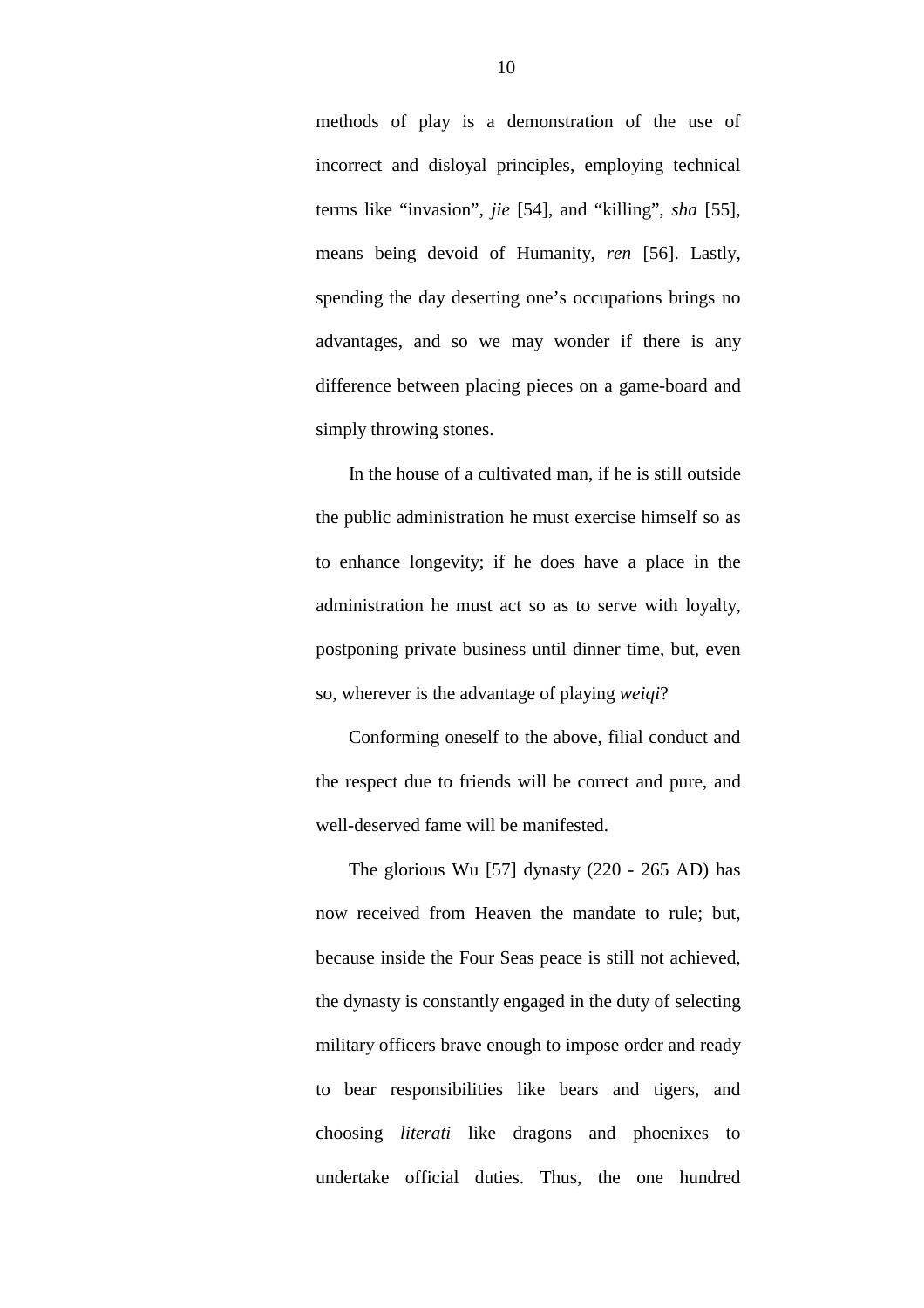behaviours will all be fixed, those with public duties will obtain a universal goal, in order to be rewarded with gold and even higher positions. This will improve society for one thousand years and one hundred generations will gain virtue.

In this way, the *literati* of the present generation will be encouraged to direct their attention in the right way and, loving merit and appreciating power, thanks to the present brilliant period, they will have their names inscribed in the official chronicles and will receive government positions. These are the most important duties of the *junzi* [58] and of the utmost urgency.

Let us now consider the *weiqi* board: where can we find on it any relation with a prefecture? And the three hundred pieces with an army of ten thousand soldiers? Imperial robes, bells and musical stones are much more important than pieces and game-boards: who would exchange one for the other?

In the event of scholars willingly turning the diligence they now squander in *weiqi* towards poetical texts, they will obtain a strength like that of Yan [59] and Min  $[60]^{16}$  and, by employing it in wisdom they will have the capacity of Liang [61] and Ping [62], by bestowing it in goods they will be rich like Yi Dun [63],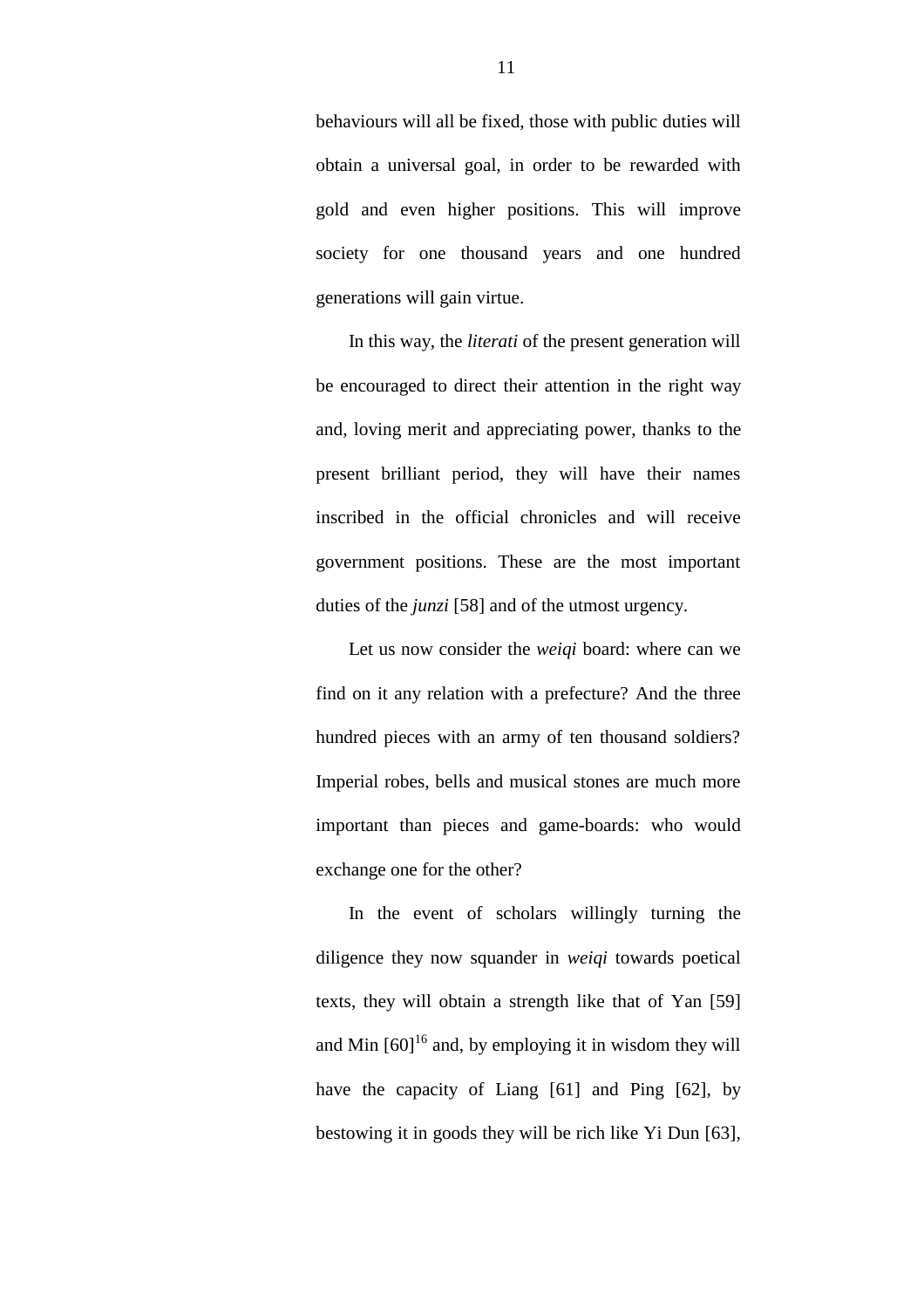using it in archery and driving war-chariots, they will be generals. 17

When circumstances correspond to what I have said, then fame will be gained and no-one will be inept any longer."<sup>18</sup>

Wei Yao's criticism against *weiqi* is very detailed and may be considered as a *summa* of all the preceding arguments. He condemns the amorality of *weiqi*, like Mencius, but adds a vivid description of unrespected guests and depicts the players as furious gamblers, ready to lose their shirts for a game, thus extending the Mencian accusation of unfiliality. Wei Yao also used to criticise the game because of its close link with war, but he denied that this aspect may somehow be ennobled by the contiguity with Sunzi's theories. What is definitely new in his accusations is his analysis of the intrinsic amorality even of the technical terms, like "killing", used by the players. Instead, he follows Confucius when he states that playing *weigi* is meaningless, like "throwing stones", recalling the words "without worrying about anything" of the Master. Another aspect is WeiYao's refusal to consider *weiqi* among the "arts". The reason for this may have been the players' appropriation of Mencius's statement, which denigrates *weiqi* by placing it among the "small arts" turning it into official recognition. Therefore Wei Yao correctly restores the original meaning by blaming the players.

Another author who wrote an esay against *weiqi* was Pi Rixiu (834?-883? AD). He was born in Xiangyang [66] in modern Hubei [67],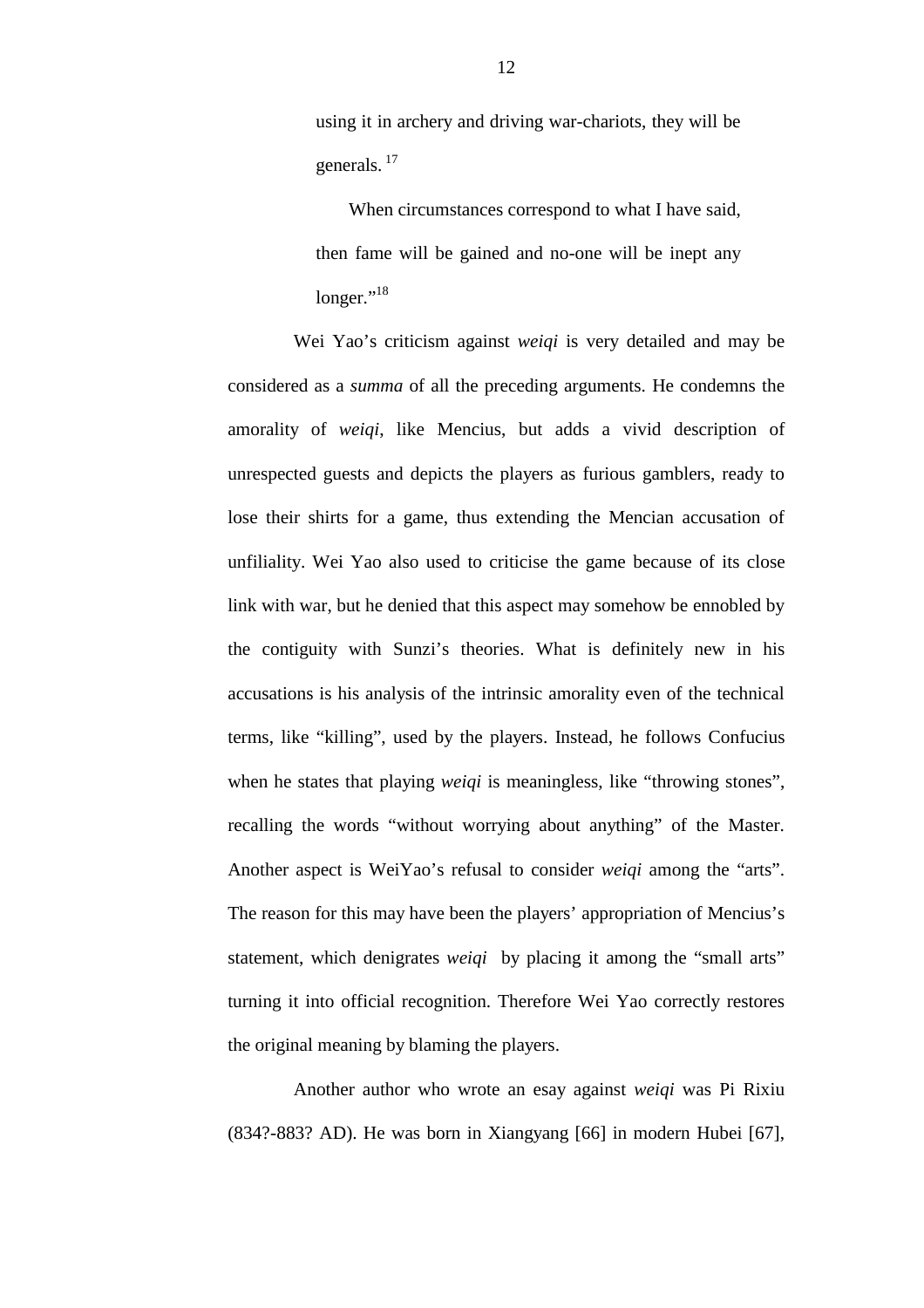became a *jinshi* [68] in 867, and is famous for his poetic anthologies and for an edition of *Chajing* [69] (The Classic of Tea).<sup>19</sup>

His text on *weiqi*, entitled *Yuanyi* [70] (The Origin of *Weiqi*) is part of his work *Shiyuan Jimi* [71] (The Interconnected Mysteries of the Ten Origins). *Yuanyi* exists in two versions: one is in *Wenyuan Yinghua* [72] (Anthology of the Garden of Literature)<sup>20</sup> and criticises *weigi*; the other is in *Xuanxuan Qijing* [74] (The Very Mysterious Classic of *Weiqi*) 21 and is in favour of the game. This second version is clearly a forgery, because it quotes the book *Qijing Shisanpian* (The Classic of *Weiqi* in Thirteen Chapters), which was written much later during the Song dynasty. The following is therefore a translation of the first version:

> "If somebody is asked about the origin of *weiqi*, he will surely answer: 'Yao [78] taught Dan Zhu [79] how to fight, and Dan Zhu invented this [game], so that is its origin'.

> But I maintain that even if *weiqi* is an art, its practice is the following: if I take the initiative my adversary is the loser, but if my rational capacity is impaired and my adversary exploits this, then I am at a disvantage. If I want an inner gain, first I have to invade the outer; if what I want to obtain is far away, first I have to occupy what is near, and this means being false.

> The unmodified method of placing pieces that leads to victory is an elastic defence, the way that leads to defeat is not to fight when necessary and to run away.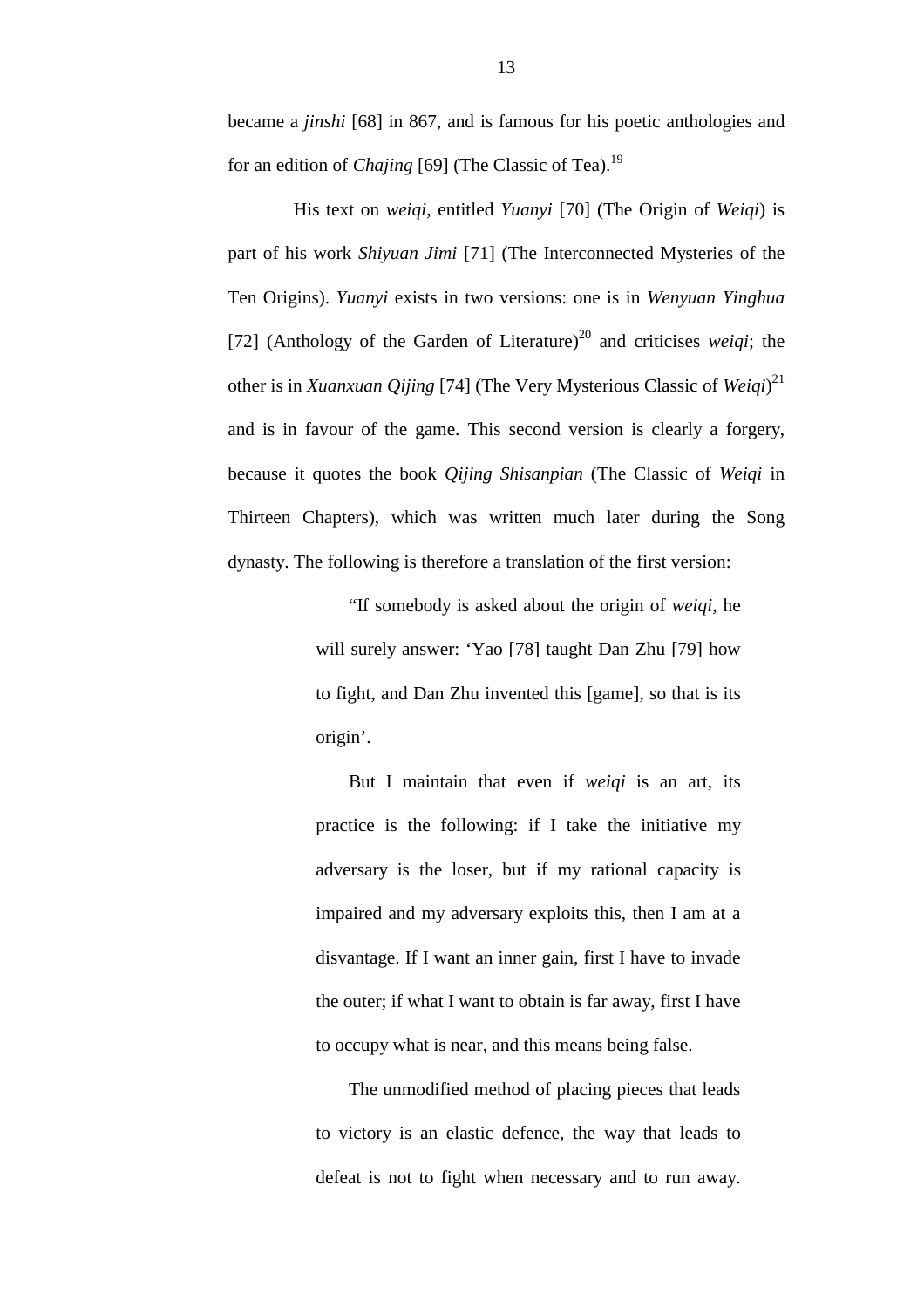Conflict occurs every time the winner does not accept a [local] defeat and the loser does not want it either. Defending one territory and abandoning another one, occupying one territory and leaving another one: this is like He Zong [80] and Su Qin's  $[81]^{22}$  methods and to Chen Zhen's  $[82]^{23}$  speeches and is deceitful.

In such a situation, if you do not pay attention to what is important, if you are not deceitful, if you do not fight you lose. In *weiqi*, if you do not cheat, you fall into chaos. Even if you are a good player like Yi Qiu [83] you must use such methods.

My opinion is the following: Yao had a nature gifted with humanity, rectitude, formal courtesy, wisdom and honesty [just as] man needs to use his hands, feet, ears and eyes. But is not it typical of inferior people to apply their poor plans and scarce intelligence to strategies to fight until they win or lose?

In Yao's times, the numerous tribes of Miao [84] were not yet subjugated to him and, in spite of Yao's humanity, they did not behave towards him with due respect. Therefore Yao's army could have been [justified in] invading them, to civilise them. [Such an action would have been like] a hunter trying to trap an owl in a net or a fisherman trying to cook the fish Kun [85]. So Yao did not want to employ the army and instead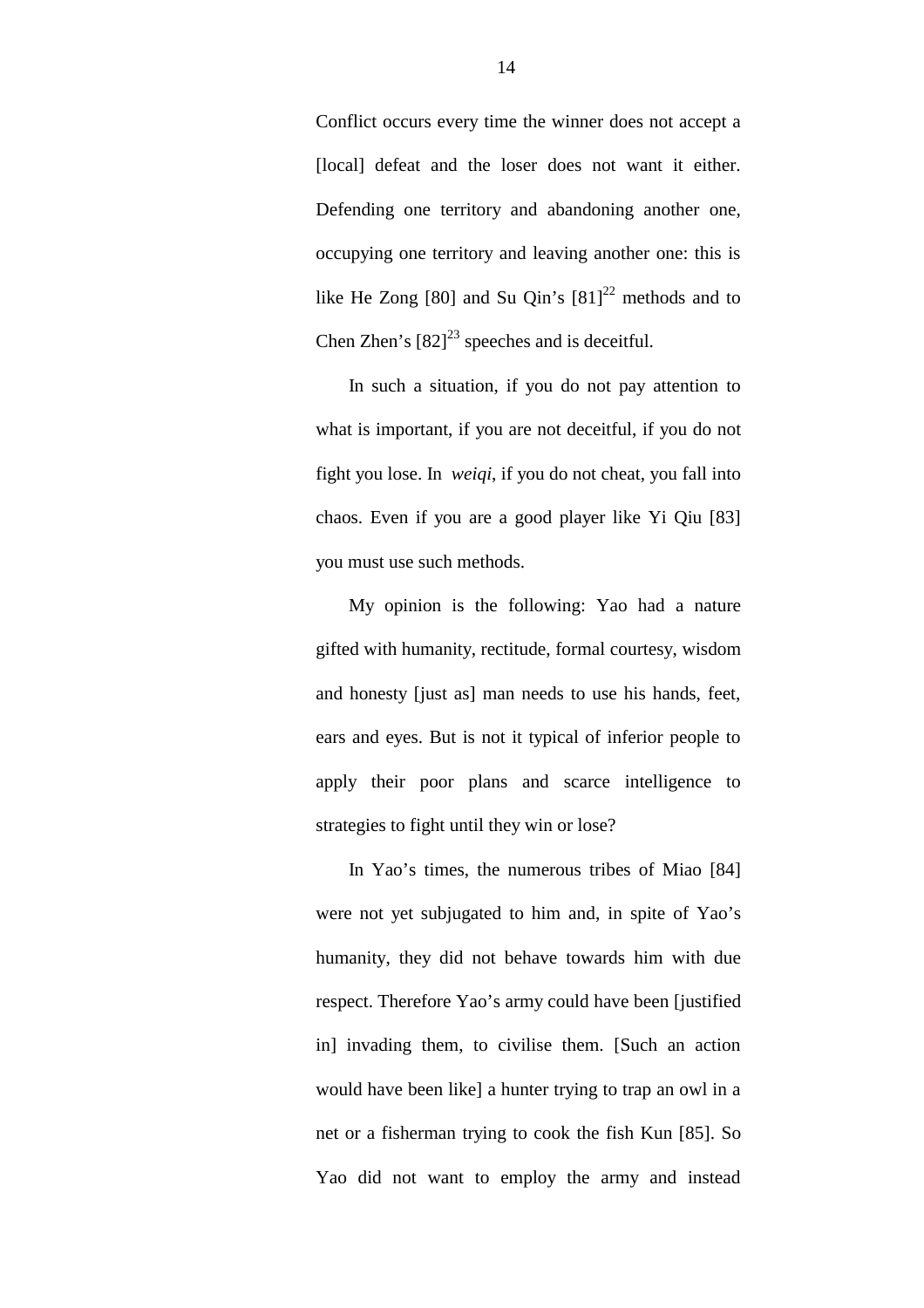ordered Shun [86] [to solve the problem]. But even Shun, not tolerating [the idea of using violence] to subjugate the Miao, proclaimed the civic virtues, so that social structures could develop even among Miao's tribes. He did not employ the army either, even when the Miao did not respect him. Consequently, how could Yao ever have employed a deceitful attitude which damages others, or false and warlike wisdom as fighting methods, and even teach them to his son with the aim of conquering other states?!

Hence, the origin of *weiqi* must go back to the Warring States period, because its harmful, false, warlike and cheating *Dao* is typical of those who promoted "Horizontal and Vertical" theories.

How can it be ascribed to Yao?! Who dares say that?!" $^{24}$ 

Pi Rixiu bases his approach to *weiqi* on the assumption that, according to the legend, the game was developed by Dan Zhu after receving instruction in combat from his father, the mythological emperor Yao. The story is actually slightly different. In the Warring States period, this legend is reported in *Shi Ben* [87] (The Origin of History) and simply states that Yao invented *weiqi* and taught it to his son. One explanation of this legend is that *weiqi* was originally connected with divination, traditionally given to man by Yao. Later, Zhang Hua [88] (*fl.* 280 AD) wrote in his *Bo Wu Zhi* [89] (Records of Investigation of Things) (270-290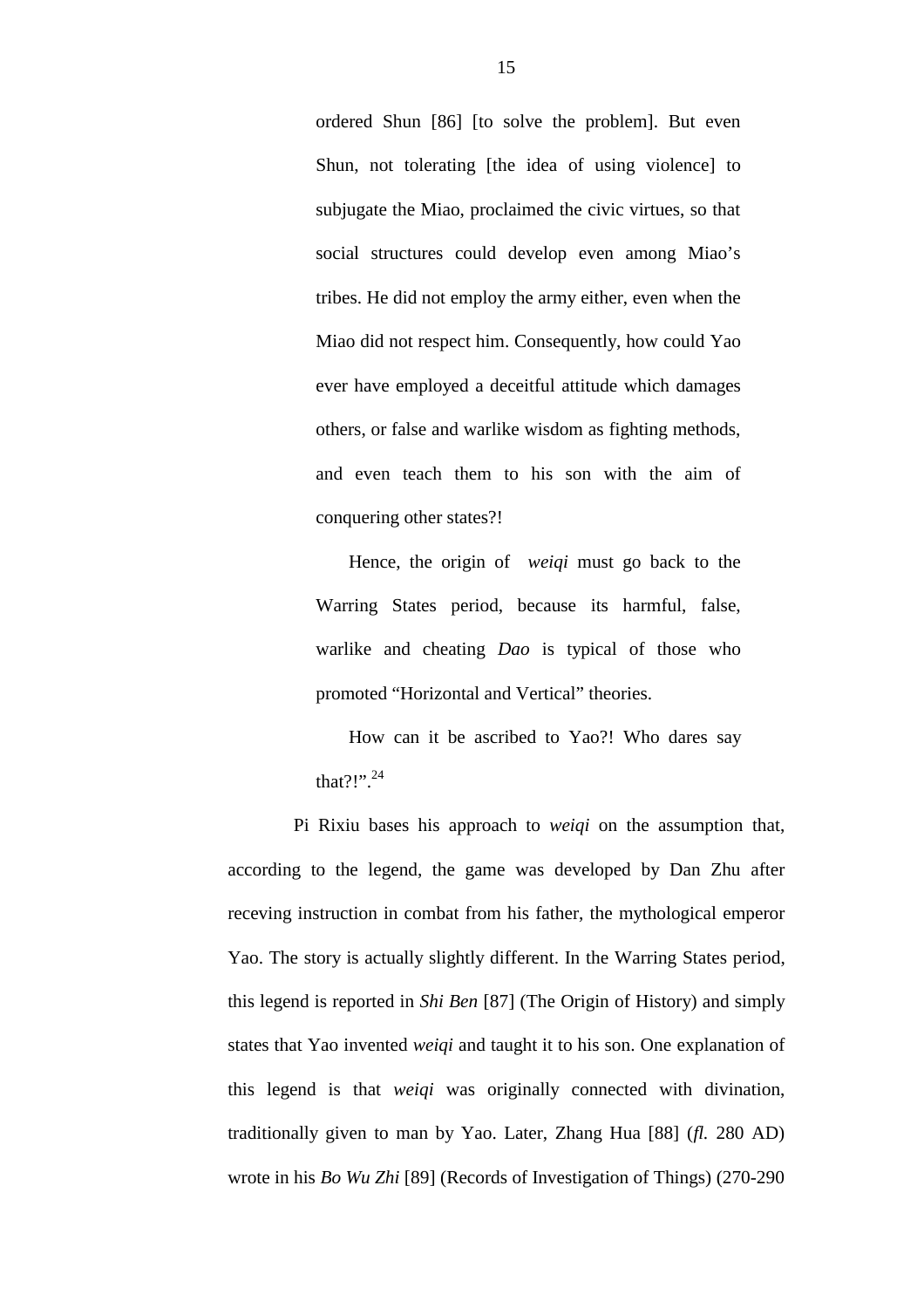AD) that the real object of inventing this game was to improve the mentally retarded Dan Zhu.<sup>25</sup> Here, Pi Rixiu seems to follow a different tradition, which ascribes the real origin of the game to Dan Zhu, following Yao's principles.

In any case, Pi Rixiu denies this possibility, refuting any connection between Yao, sanctified by Confucians in the light of their values, and the very practice of *weiqi*. He suggests instead Su Qing and He Zong, political theoreticians of the Warring States period, who proposed two different and antithetic systems of alliance but who were considered in Han times as members of the "Horizontal and Vertical" school, as inspirers of the values on which *weiqi* is based. Here we have the same criticism already present in *Guanzi*, *Mozi* and *Fayan*, which states that the *Dao* of *weiqi* is "perverse".

The reason for this change of attitude among *weiqi* opposers may be related to the peculiar atmosphere of those times. Due to Buddhist and Taoist predominance in the Chinese world of thought during the Tang dynasty, Mencian criticism lost a good deal of its strength. Moreover, any opposition to the *Yin-Yang* had been forgotten ever since the syncretism of Han times, so that these arguments to denigrate the game could no longer be used.

Hence, the opposition of the *literati* changed weapons to attack *weiqi*, emphasizing its close coincidence with the political theories of the Warring States which had been completely rejected by Chinese intellectuals since those times. The players themselves have claimed a certain connection between *weiqi* and *Sunzi*'s war wiles, as seen in Wei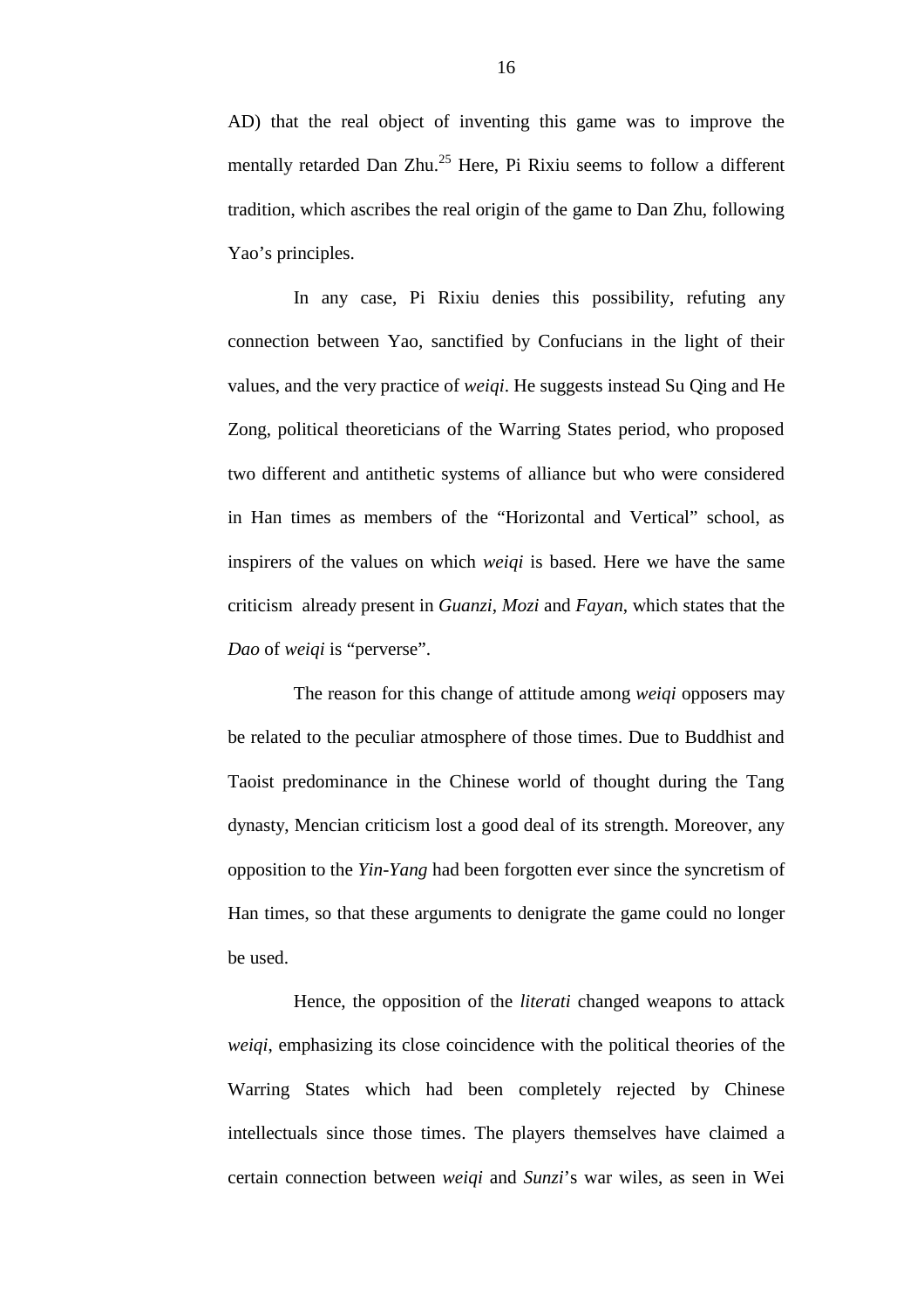Yao's essay. But *Sunzi*'s positions overlap those upheld by Legalists and Su Qing and He Zong, to the point at which all of them accept war as a useful solution to controversies among states - a solution which may became excellent if used in an unscrupulous and Machiavellian way, with no concern for morality or rituals.

By attacking *weiqi*, the Chinese *literati* were attacking a philosophical attitude which was not only contrary to official ideology, but also opposed to the most deeply rooted values of social harmony, outside which they could only see the predominance of violence over honesty. This does not mean that the *literati* were not fascinated by *weiqi*: as many as thirty-five poems about the game have come down to us since Tang times,<sup>26</sup> showing how much the Tang cultivated *élite* enjoyed spending time playing *weiqi*. It is significant that there are no prose essays in praise of *weiqi* from this period. This suggests a possible dichotomy between public official condemnation and private enjoyment of the "*weiqi* vice". Aesthetic thoughts embodied in poems, going beyond rational argument, became the only way to express the subtle pleasure of being absorbed in one's thoughts in front of the *weiqi* board. But this dichotomy was about to be solved, thanks to Song Neo-Confucianism.

**2**

 Song Neo-Confucianism has its roots in the political reforms proposed by Fan Zhongyan [94] (989-1052 AD). His aim was to increase the number of public administrators among the *literati* by means of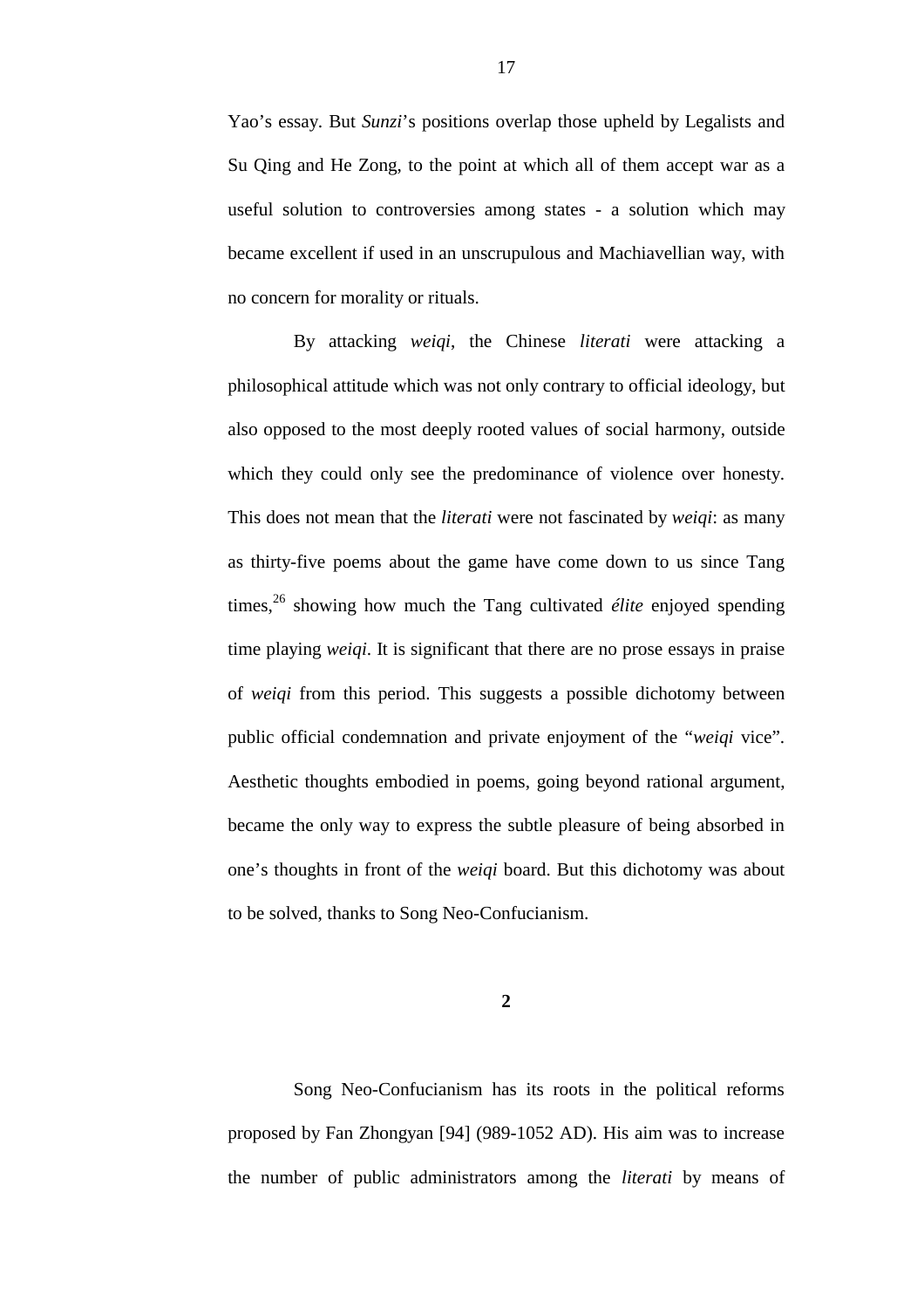examinations and to restrict the possibility of nobles entering such a career. During the period of his influence at court (1043-1044), he proposed that the *literati* should express their ideas and criticisms in prose essays instead of being examined in the composition of meaningless poems, at that time mandatory. His political point of view was summed up in a sentence from *Yijing* [95] (The Classic of Changes): anything which causes problems must be changed, since only after change can there be constancy.<sup>27</sup>

His views were also later held by Ouyang Xiu [97] (1007-1072 AD) who wrote in his *Benlun* [98] (On Bases) that only the *literati* have the right to administer the empire. This right derives from their understanding of the "bases" of good governments of the past. Only cultivated people were able to distinguish between empty formalism and the profound meaning of ritual.<sup>28</sup> Thanks to these views, it became possible to re-interpret all preceding historical periods and ideological systems. This obviusly also influenced the debate about *weiqi* and made possible its complete rehabilitation through analysis of its "bases".

The work in which this new perspective appeared is entitled *Qijing Shisanpian* (The Classic of *Weiqi* in Thirteen Chapters) by Zhang Jing [102] (*fl.*: *circa* 1050 AD), otherwise unknown. Chapter seven includes the quotation of *Yijing* that was the motto of Fan Zhongyan, so that the link with his position is explicit.

In *Qijing Shisanpian*, Taoism and Sunzi's theories are accepted as ways of interpreting the game and as useful in playing it, but they are subordinate to a wider ethic horizon. The references to Sunzi are given in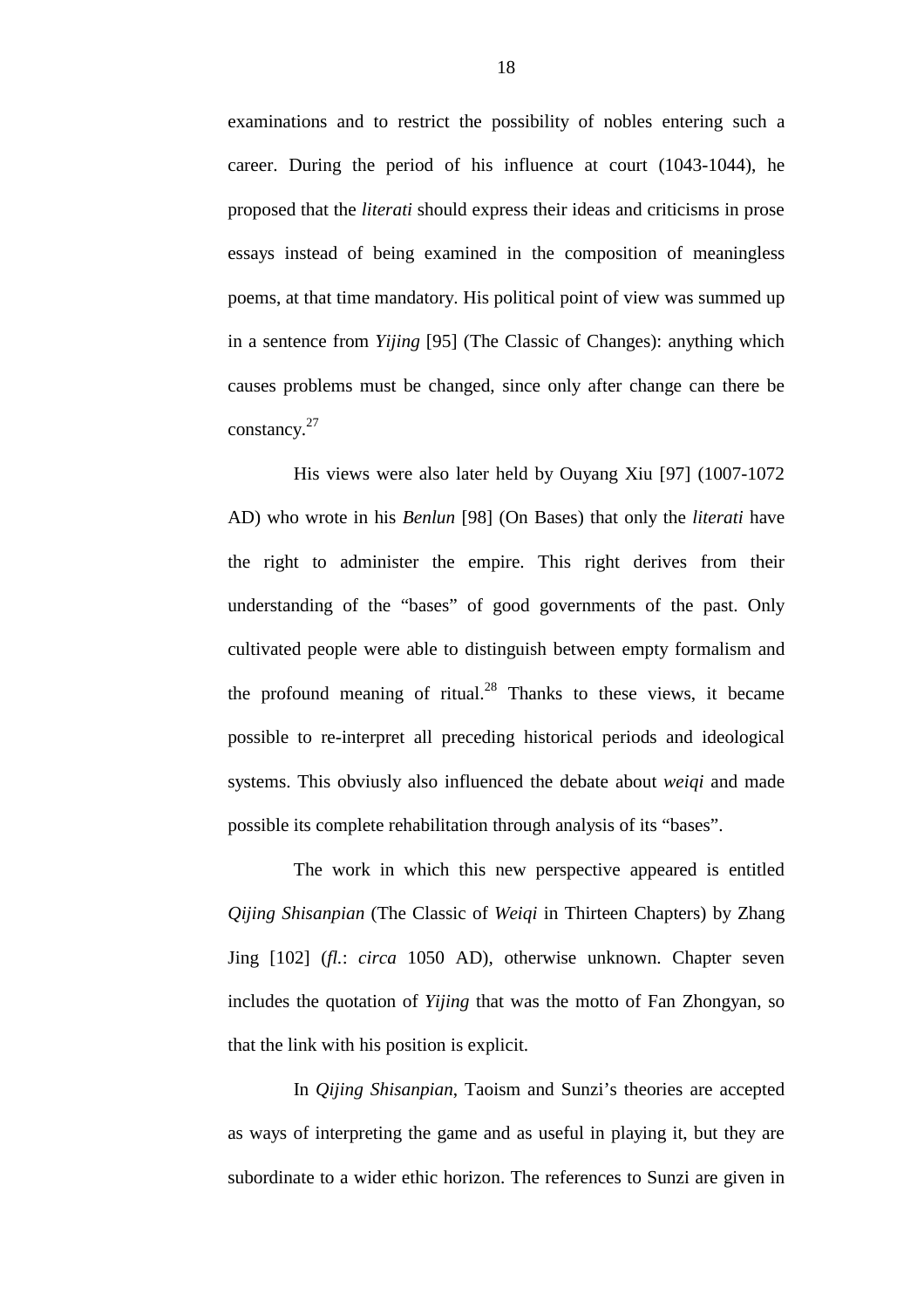the same structure of *Qijing Shisanpian*, divided into thirteen chapters as *Sunzi Bingfa* [103] (The Art of War of Sunzi) and in many quotations taken from it. Quotations from *Laozi* [104] provide clearly explain the relations of *weiqi* with Taoism. But the main achievement was the setting up of a moral standard for *weiqi* players, so that preceding criticisms were overcome. This is openly stated in chapter nine:

> "It has been said: '*Weiqi* provides deceits and tricks as necessary; invasion and killings as technical terms: is not it false *Dao*?!' But I answer: absolutely not! As a matter of fact, in *Yijing* it is written: 'when an army goes into battle it needs fixed rules, otherwise there is danger'.<sup>29</sup> The army must not be deceived: cheating speeches and betrayal are typical of the 'Horizontal and Vertical' doctrine of the Warring States." 30

The chapter continues with an explanation of what players must not do:

> "Although the *Dao* of *weiqi* is small, it is identical to that of fighting. So there are many levels of play and not all the players are the same. At the lowest level, there are those who play without thinking or reflecting; then there are those who use their fingers to point to the positions on the board; others even speak and reveal their plans.

> But those who have reached a high standard of play do not behave like this at all. On the contrary, they think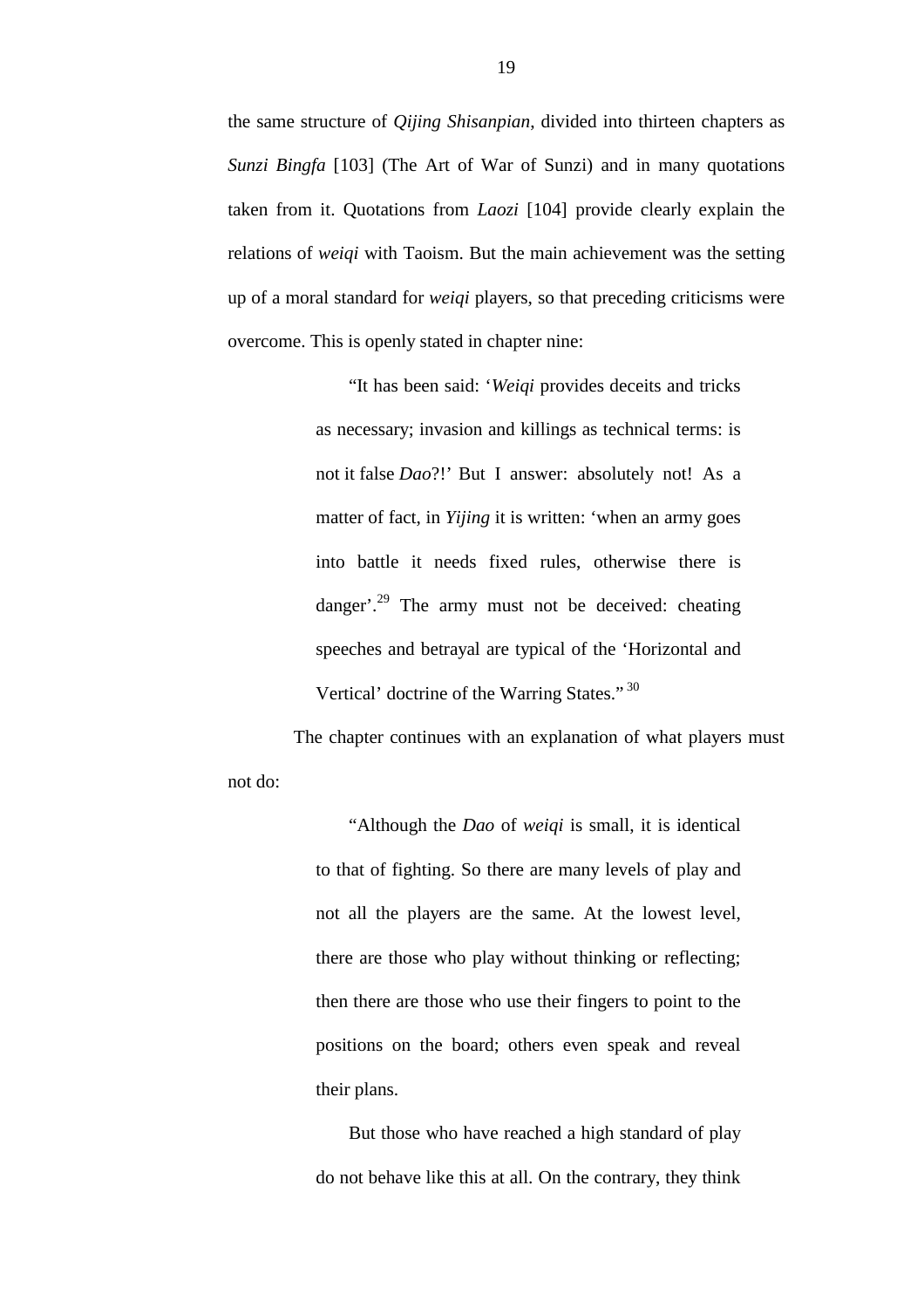very deeply and ponder on the consequences of their moves. They use the possibilities given by the positions of the pieces and direct their thoughts towards the board before they lay down a piece. They calculate winning moves before they are manifest in play, and prevent the adversary from placing a piece where he would like. Do *they* base their play on speaking too much or on frantic gestures?!

*Zuozhuan* [105] states: 'Be honest, not dishonest!'.<sup>31</sup> Are not we speaking precisely about this?". $32$ 

Other chapters of *Qijing Shisanpian* contain more details about the moral standards which that must be maintained when playing *weiqi*:

> "Do not pride yourself on victory, do not complain about defeat. A *junzi* is modest and generous; it is typical of vulgar persons to give way to irascible and furious expressions. It is good for the best players not to exalt themselves and for beginners to have no fear. Be calm and breathe regularly. If you do this, your battle is already half won, while if your face reveals your disturbance, you are already losing. No shame is worse than that due to change of feelings, no action is more base than to cheat others.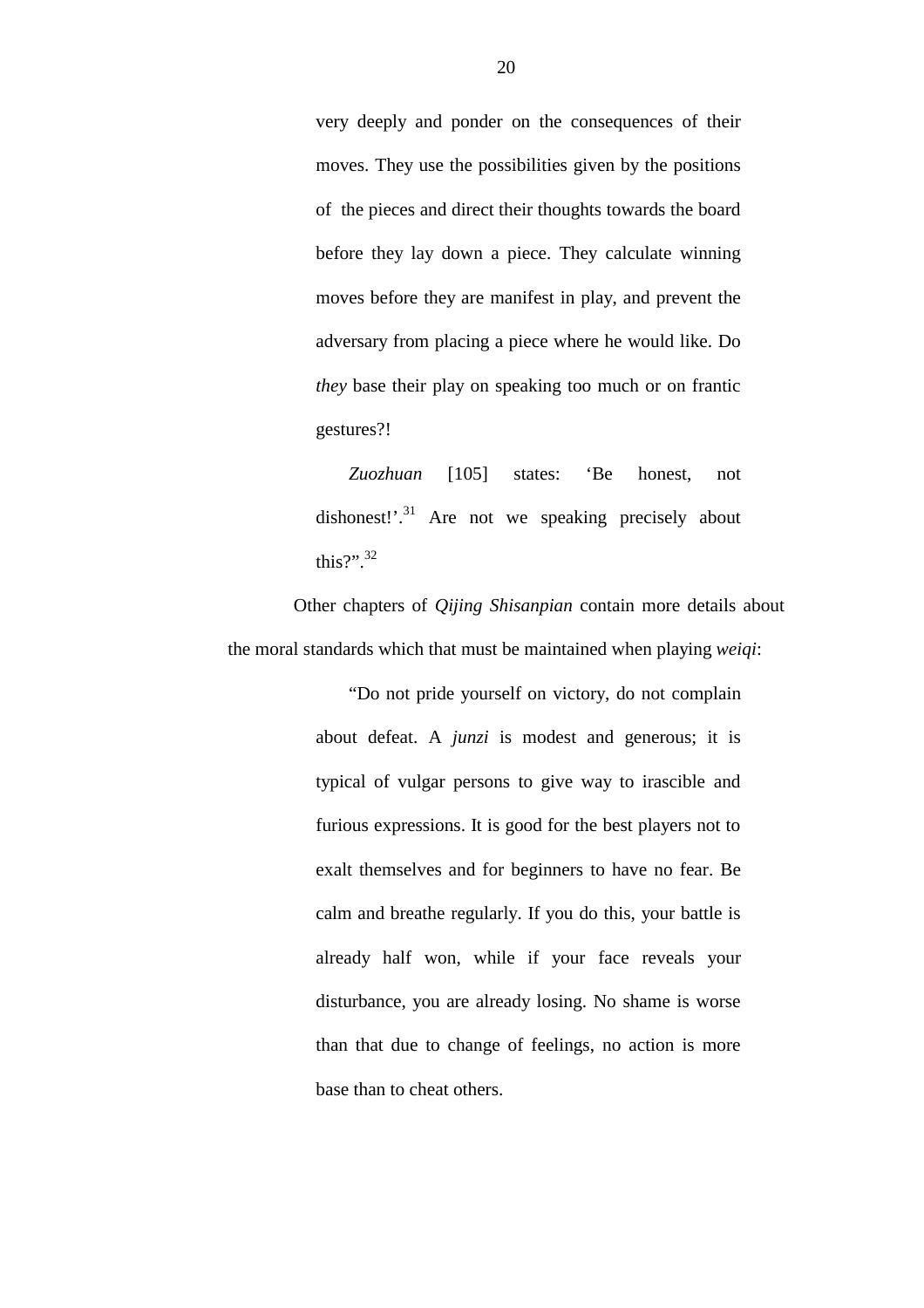[...] When the pieces are counted [at the end of the game], do not worry about knowing the real extent of [your] victory".<sup>33</sup>

Once it was clear that *weiqi* was acceptable because of its high moral standard, *Qijing Shisanpian* could go on to explain that war and combat may occur on the board but that this is only a possibility, not a goal or a necessary condition. Avoiding the open direct fighting also was recommended also by Sunzi's theories. "The winner is he who by not fighting, subdues his adversary".<sup>34</sup> This quotation is similar to Sunzi's: "The winner is he who knows when to fight and when to avoid fighting".<sup>35</sup>

*Qijing Shisanpian* also stated that " the winner is he who knows his own weak points".<sup>36</sup> This is close to self-knowledge, and later in the text in fact the words of Laozi are quoted: "He who knows himself is enlightened". Victory is therefore sought more over oneself than over one's adversary.

So it cannot be denied that, although *weiqi* is a game in which a player who cheats can beat his honest adversary, it is clear that the true player is principled, because he has understood the ethics of the game. The way of playing thus becomes a reflection of the human nature of the players, just as calligraphy and painting show the integrity of an artist's values.

In his *Homo Ludens* Huizinga wrote that games are outside the moral sphere, being neither good nor evil. But, he added, in the case of an action which is admitted by the rules but which contrasts with moral conscience, the latter must always prevail. $37$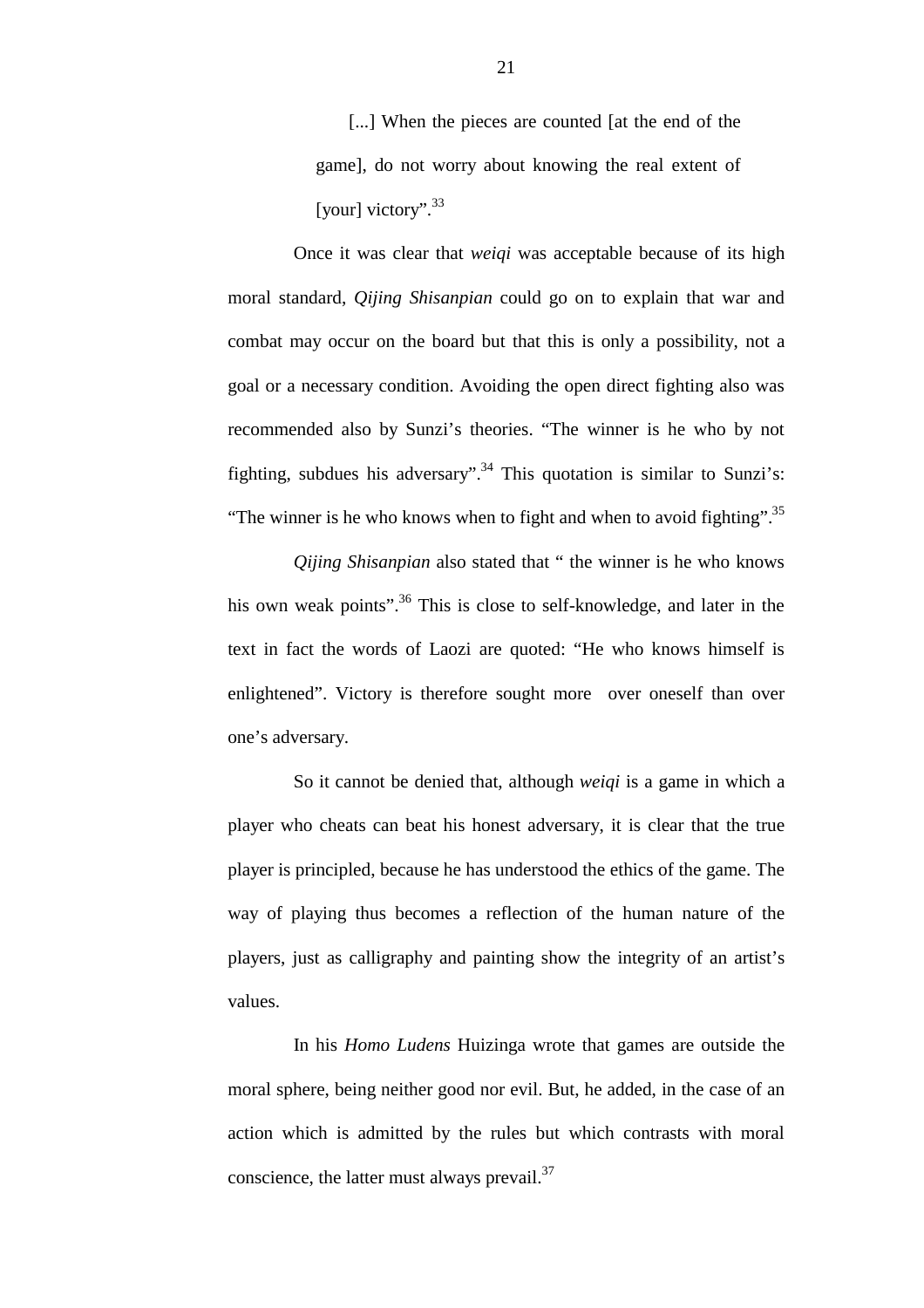In ancient China, as we have seen, games were not outside the moral sphere, because of the Confucian position about the predominance of ethics above all other considerations. It was therefore much more important to determine whether *weiqi* could be considered as enhancing players' principled conduct or whether it was harmful to them. The negative attitude prevailed, for different reasons, from the Warring States period until the Tang dynasty, so that there was no possible answer to criticisms of *weiqi*. The reasons were due to the various interpretations of *weiqi*: a game of *Yin-Yang*, war, amoral or shamanistic.

When *Qijing Shisanpian* was written the situation changed completely, thanks to formalisation of standard behaviour which allowed rule-abiding players to be recognised. And these were the players who "even if they have no other ability, they are appreciatedby everybody and invited everywhere<sup>38</sup> described by Matteo Ricci: people accepted by the upper classes only because of their ability at *weiqi*, a clear sign of their morality. *Weiqi* had become a part of Neo-Confucianism and all former opposition was forgotten.

Very ironically, this integration into the world of the Chinese *literati* was so perfect that, during the Cultural Revolution, *weiqi* was persecuted precisely because it promoted "feudal ideas".39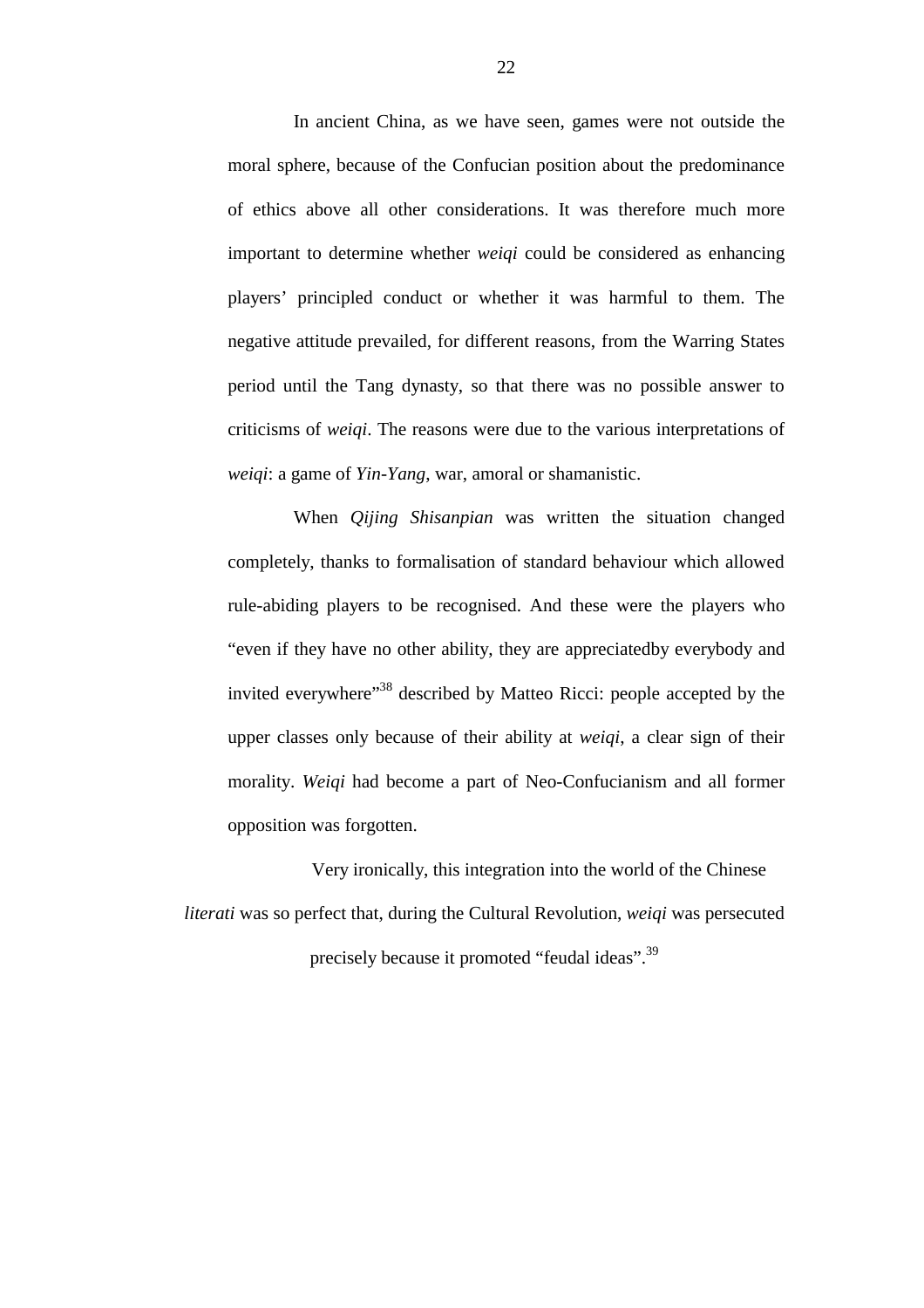**List of Chinese Characters**

1]: ≥∫ ×∇ 2]: ↑≥ ℜ 3]: ∞√ ⁄ ∞ 4]: ×∇ ÷γ ⁄Θ ⁄Τ γ 5]: ∂♣ ≥φ 6]: ♦↵ ⁄÷ 7]: ⁄Θ ⁄Τ ÷γ ♠ ″♦ 8]: ∞\_ ♦⊇ 9]: ⁄⁄ ∝¬ →∇ ♣ 10]: ♣ι ⁄λ ⁄Ω 11]: ♥σ ⁄λ 12]: ℜ ° 13]: ∞ ⁄λ 14]: ÷≠ ∞Ο 15]: ″ ♥| ↔ 16]: ∇ ⁄λ ∂° ƒ♦ 17]: ⁄Ω → 18]: ⁄Ω → →∇ ♣ 19]: ≡⇒ ⁄λ 20]: ♥° ♦↓ 21]: ≡⇒ ⁄λ →∏ ∞↵ 22]: ∞| →⊃ 23]: ⁄↑ ƒ 24]: ≥± 25]: ∂♣ 26]: ♠κ ♦∞ 27]: ×↑ ∂↓ 28]: ≠∆ 29]: ƒ⇔ ∝Μ 30]: °⇑ ≠∆ 31]: ↑≥ ℜ 32]: ≈Ν ℵψ ∉ 33]: ⁄⁄ ° ⁄Η ƒΩ ⁄ϕ ∝ ♦∑ 34]: ♥| °∪ ƒΛ →∇ ♥ξ 35]: ≥∏ ↔∧ ⋅ 36]: →⌡ ♣Β 37]: ≠ ∂ς 38]: ÷≥ ∞⊆ 39]:÷≥ ∞∫ →∇ 40]: ƒ ♣Β 41]: →ς ⁄ 42]: ⁄Ρ ƒϒ 43]: ∂ℵ ⊕Θ 44]: ƒΙ ∞≤ 45]: ⁄σ ♦ϕ 46]: ♣δ ≡∼ 47]: | ⊗ ⁄ 48]: ⁄≤ ℜ ⁄ ♠ 49]: ≈◊ 50]: →Λ 51]: ⁄≈ ℘ℵ 52]: →] ⁄λ 53]: ♣δ °\_ 54]: ♣Τ 55]: ± 56]: ⁄↓ 57]: ♣δ 58]: ♣γ ⁄λ 59]: ℘Χ 60]: ∂{ 61]: ♦} 62]: ∞↑ 63]: ↑⊇ ≠ψ 64]: ⁄Τ ° ♣ 65]: ♣δ →∇ 66]: ℑ÷ ∂♣ 67]: ×∫ ∞\_ 68]: ∂ι ⁄η 69]: ↓ ÷γ 70]: ↑ ↔∧ 71]: ⁄Θ ↑ ⊗∼ ±Κ 72]: ⁄∑ ↑β ↑⊥ ∝¬ 73]: ♣⌡ ♠∏ 74]: ∞∪ ∞∪ ×∇ ÷γ 75]: ⁄ ƒ… ↔ν 76]: ∞∪ ∞∪ ×∇ ÷γ •σ ÷∇ 77]: ⁄Η ∞ℑ ⊕ ♦| ♠ ♠♥ ♠ℵ 78]: ≥⌠ 79]: ⁄ƒ ƒ∂ 80]: ƒΞ ±θ 81]: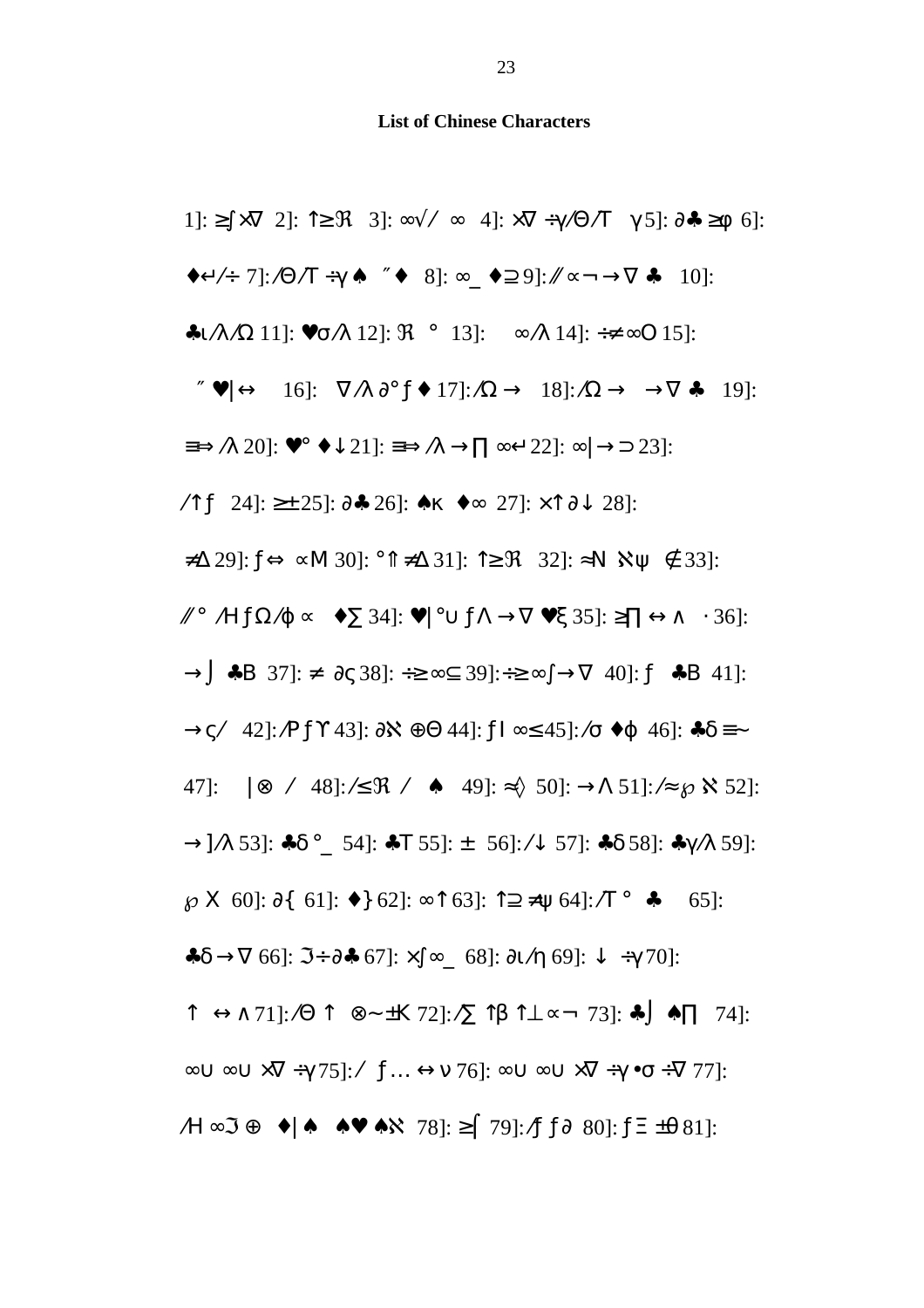$\otimes \leftarrow \downarrow \geq 82$ :  $\geq \downarrow \leftarrow$  H 83:  $\leftrightarrow \leftarrow$  84:  $\uparrow$  85:  $\uparrow \leftarrow 86$ :  $\sim \leftarrow 87$ :  $\infty$   $\infty$   $\infty$  88]:  $\pm$ 1  $\infty$   $\sim$  89]:  $\geq$   $\infty$   $\leftrightarrow$   $\infty$   $\infty$  90]: ...  $B \propto$   $\uparrow$   $\infty$  ... 91]:  $\mathbb{Z}^{\circ}$  ≥∫  $\times$ V 92]:  $f \bullet \geq 93$ : ∞ $\pi \leftarrow$   $\leftarrow$   $\rightarrow$   $\Rightarrow$   $\geq$ N  $\bullet$   $\leftarrow$   $\bullet \bullet \bullet$   $\bullet$   $\rightarrow$  94]:  $\uparrow$   $\Sigma \in \int$  "T 95]:  $\bullet$   $\rightarrow$   $\uparrow$  96]:  $\wp \times \wp \otimes N$  97]:  $\ldots \vee \partial \bullet \uparrow$   $\uparrow$  98]:  $\infty \approx$   $\vert \cdot$  99]:  $\rightarrow \overline{\omega}$   $\downarrow$  0 100]:  $\partial$ H 101]:  $\mathcal{N}$  102]:  $\pm$ u  $\neq$  t 103]:  $\rightarrow$ ] $\wedge$   $\bullet$ A  $\bullet$  K 104]:  $f\nabla\Lambda$  105]: ∞⊕ ∂∩ 106]:  $f\odot\bullet^{TM}\bullet\odot$  107]:  $\rightarrow$ ] $\Lambda\bullet\Lambda\bullet K$  $\equiv$  ÷ $\theta$  108]: …σ …  $\neq$   $\theta$   $\sim$   $\neq$   $\theta$   $\wedge$   $\theta$ 

<sup>1</sup> MATTEO RICCI, 1942, *Storia dell'introduzione del Cristianesimo in Cina*, Roma, La libreria dello Stato, vol. I, p. 146.

 $\overline{a}$ 

<sup>2</sup> *Lunyu* (Confucian Analects), 17th Chapter "Yanghuo" [5], passage 22, in RUAN YUAN [6] (ed.), 1991, *Shisanjing Zhushu* [7], Beijing [8], Zhonghua Shuju [9], vol. II, p. 2526.

<sup>3</sup> Mengzi (Mencius), 11th chapter, "Gaozi shang" [10], passage 9, in RUAN YUAN (ed.), 1991, *op. cit.*, vol. II, p. 2751.

<sup>4</sup> *Mengzi* (Mencius), 8th chapter "Lilou" [12], passage 30, in RUAN YUAN (ed.), 1991, *op. cit.*, vol. II, p. 2731.

 $<sup>5</sup>$  This reference probably indicates some kind of punishment like that meted out</sup> to St. Sebastian. *Mozi*, book 15, *ju.*: 70 "Haoling" [14], in: CAI SHANGSI [15] (ed.), 1991, *Zhuzi Jicheng* [16], Shanghai [17], Shanghai Shuju [18], vol. IV, p. 364.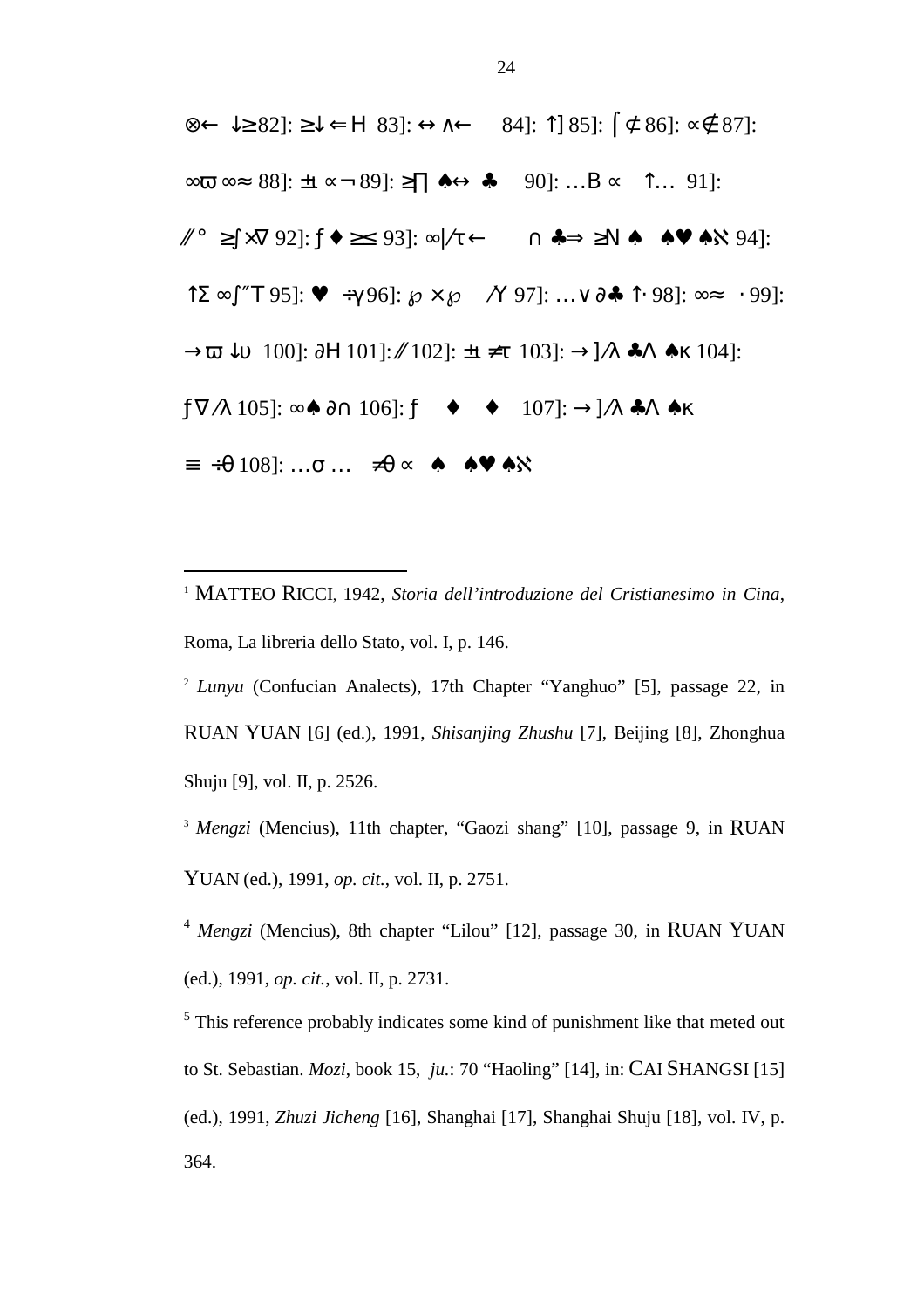6 *Guanzi Jiaozheng* [21], *ju*.: 40, ch. "Sishi" [22], in: CAI SHANGSI (ed.), 1991, *op. cit.*, vol. V, p. 240.

7 MICHEL LOEWE, 1994, *Divination, mythology and monarchy in Han China*, Cambridge, Cambridge U.P., p. 156.

<sup>8</sup> *Fayan* , *ju*.: 5, "Wendao" [30], in: : CAI SHANGSI (ed.), 1991, *op. cit.*, vol. VII, p.12.

<sup>9</sup> HERBERT A. GILES, 1898, *A Chinese Biographical Dictionary*, Taipei, Literature House, n° 2297; ZANG LIHE [32], 1940, *Zhongguo Renming Dacidian* [33], Shanghai, Shangwu Yinshuguan [34].

<sup>10</sup> *Lunyu* (*Confucian Analects*), ch. 'Tai Bo' [36], 8.17, in RUAN YUAN (ed.), 1991, *op. cit.*, vol. II, p. 2487.

<sup>11</sup> The first is unknown, the second is a Han witer, author of *Dongzhongshu* [39] (Dong's Book of Loyalty).

 $12$  Ji Gong is better known as King Wu, founder of the Zhou dynasty. Xi Bo, "The Lord of the West", was the title of Ji Gong's father during the Shang dynasty.

 $13$  Bu Shi lived in the times of Han Wudi (140-86 BC). He was a landowner famous for having provided the Chinese army with supplies in its expedition against Xiongnu [44]. Huang Ba (?-51 BC) was a governor, unjustly imprisoned. Once in jail, he spent his time studying poetry. Thanks to his attitude, when he was released from prison, he was promoted to minister.

<sup>14</sup> Shan Fu, second son of Xiang Gong ruler of Lu [47], was famous for his good administration of state affairs. Wu Han (?-44 BC) was a horse dealer who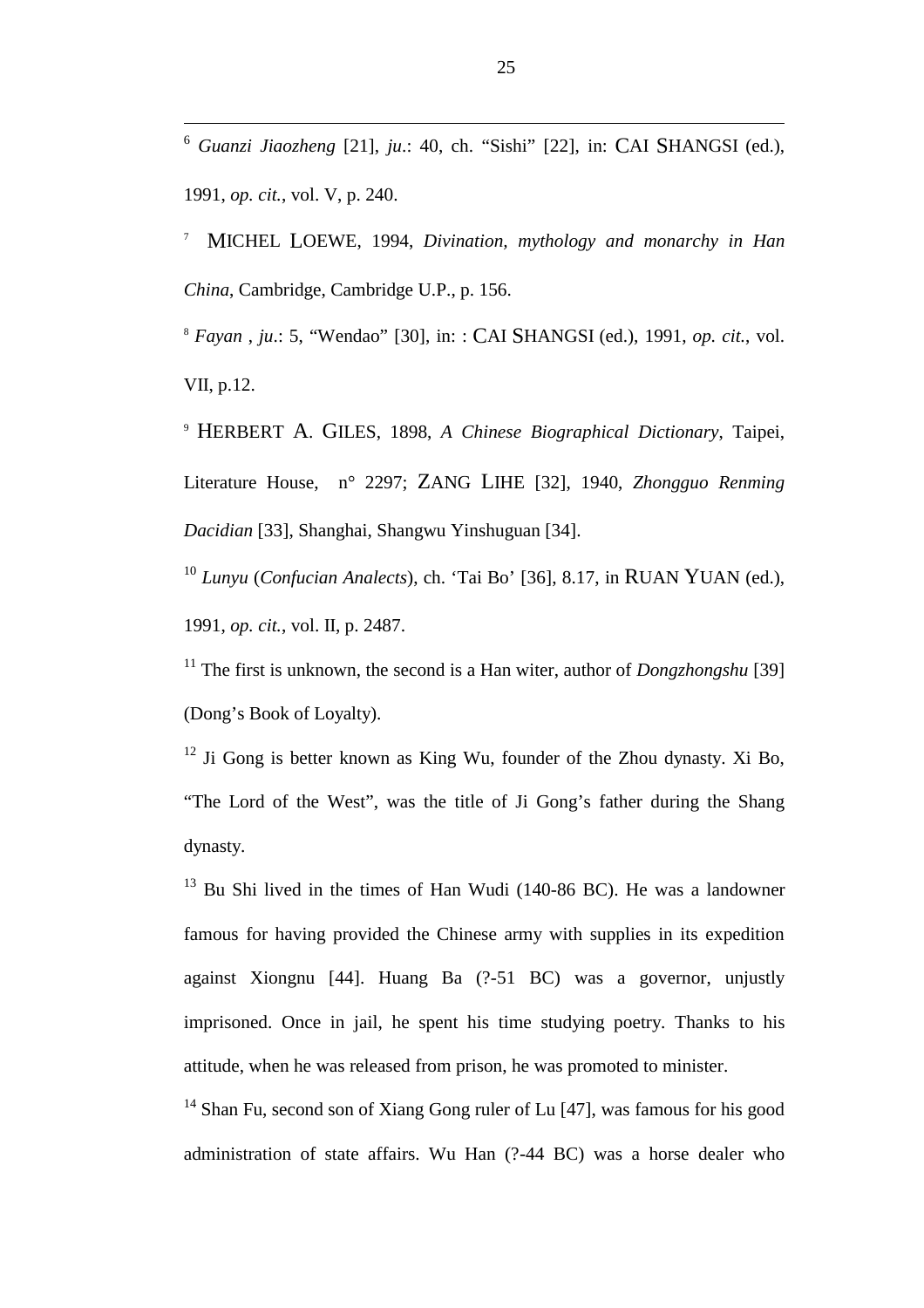became a general in the Han army. The phrase "he did not leave the common gate", *bu li gong men* [48], means that he held public office.

15 The "Six Arts", *liuyi* [51], were: rituals, music, mathematics, writing, archery and chariot driving.

<sup>16</sup> Both were disciples of Confucius.

 $\overline{a}$ 

 $17$  The above quoted persons are unknown.

<sup>18</sup> CHEN SHOU [64], 1963, *Sanguo Zhi* [65], Shanghai, Zhonghua Shuju,

"Wushu"[66], biography of Wei Yao, *ju*. 65.

<sup>19</sup> HERBERT A. GILES, *op. cit.*, n° 1648.

<sup>20</sup> LI FANG [73], 1966, *Wenyuan Yinghua*, Beijing, Zhonghua Shuju, vol. III, pp. 1877, 1878.

<sup>21</sup> WANG RUNAN [75] (ed.), 1988, *'Xuanxuan Qijing' Xinjie* [76], Beijing, Renmin Tiyu Chubanshe [77], pp. 30ff.

 $22$  Founders of the "Horizontal and Vertical" political school of thought in the late Warring States period.

23 Chen Zhen is otherwise unknown.

<sup>24</sup> LI FANG, *op. cit.*, vol. III, pp. 1877, 1878.

<sup>25</sup> LIU SHANCHENG [90] (ed.), 1988, *Zhongguo Weiqi* [91], Chengdu [92], Sichuan Kexue Jishu Chubanshe [93], p. 256.

26 All this poems are published in: LIU SHANCHENG (ed.), *op. cit.*, pp. 407 - 425.

27 *Yijing*, ch. 'Xici Xia' [96], in RUAN YUAN (ed.), *op. cit.*, vol. I, p. 89.